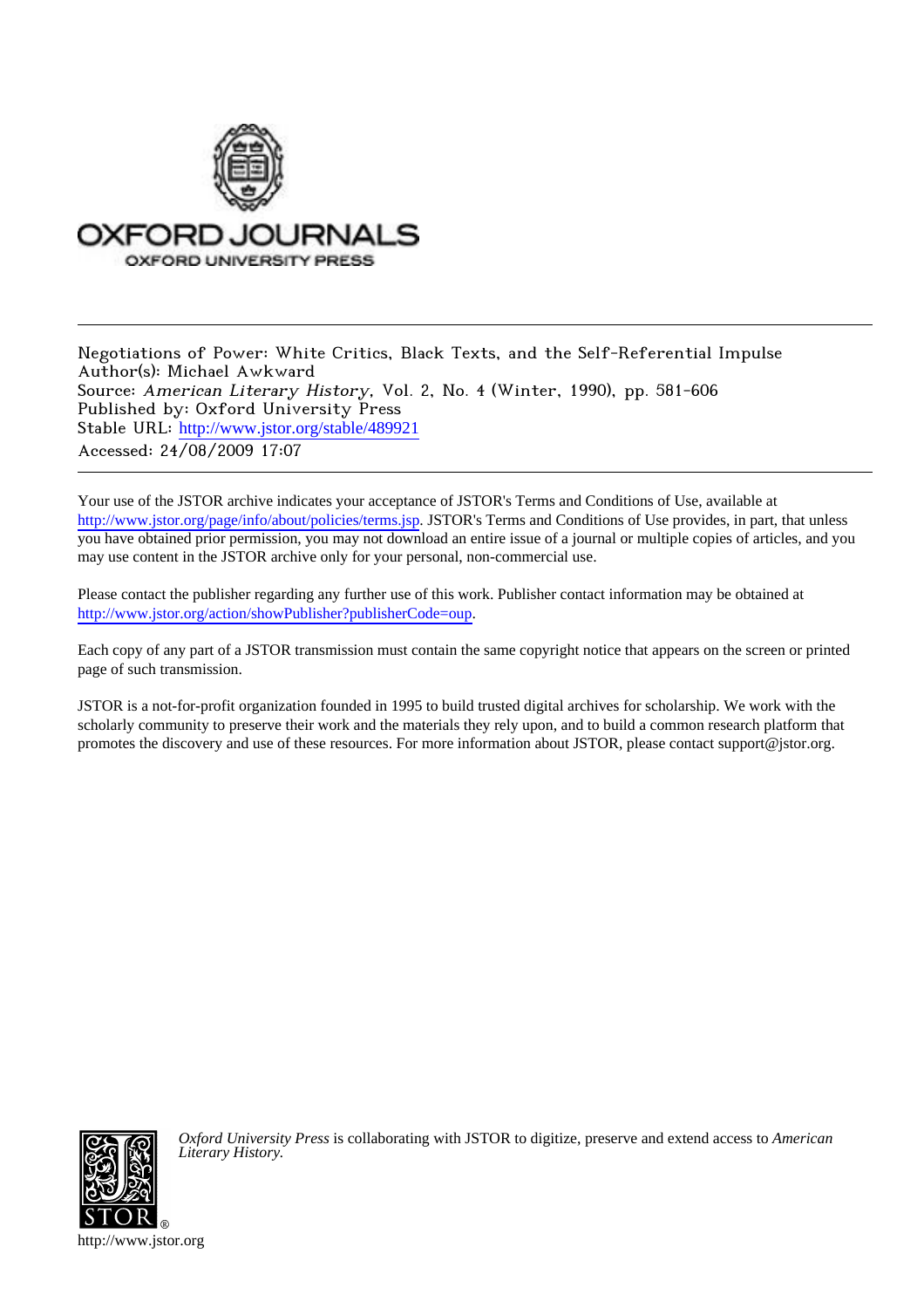# **Negotiations of Power: White Critics, Black Texts, and the Self-Referential Impulse**

**Michael Awkward** 

**I searched for an opening, a way to enter the world of the Negro, some contact perhaps. As yet, it was a blank to me. My greatest preoccupation was that moment of transition where I would "pass over." Where and how would I do it? To get from the white world into the Negro world is a complex matter.** 

**John Howard Griffin, Black Like Me** 

**The glass through which black life is viewed by white Americans is, inescapably... befogged by the hot breath of history. True "objectivity" where race is concerned is as rare as a necklace of Hope diamonds.** 

**Hoyt Fuller, Introduction: "Towards a Black Aesthetic"** 

## $\mathbf{1}$

**Since the heyday of the Black Aesthetic, many of whose theorists believed that there existed an "irreconcilable conflict between the black writer and the white critic" (Fuller 7), Afro-Americanist cultural criticism generally has been unwilling to theorize about or examine in any depth the interpretive effects of racial difference on white-authored analyses of black literary texts. Unlike American feminist criticism, for example, whose energetic articulation of its positions on male participation in feminism has concretized the issue as a topic of serious discussion within the literary academy, Afro-Americanist scholarship has allowed the possible consequences of a socially privileged**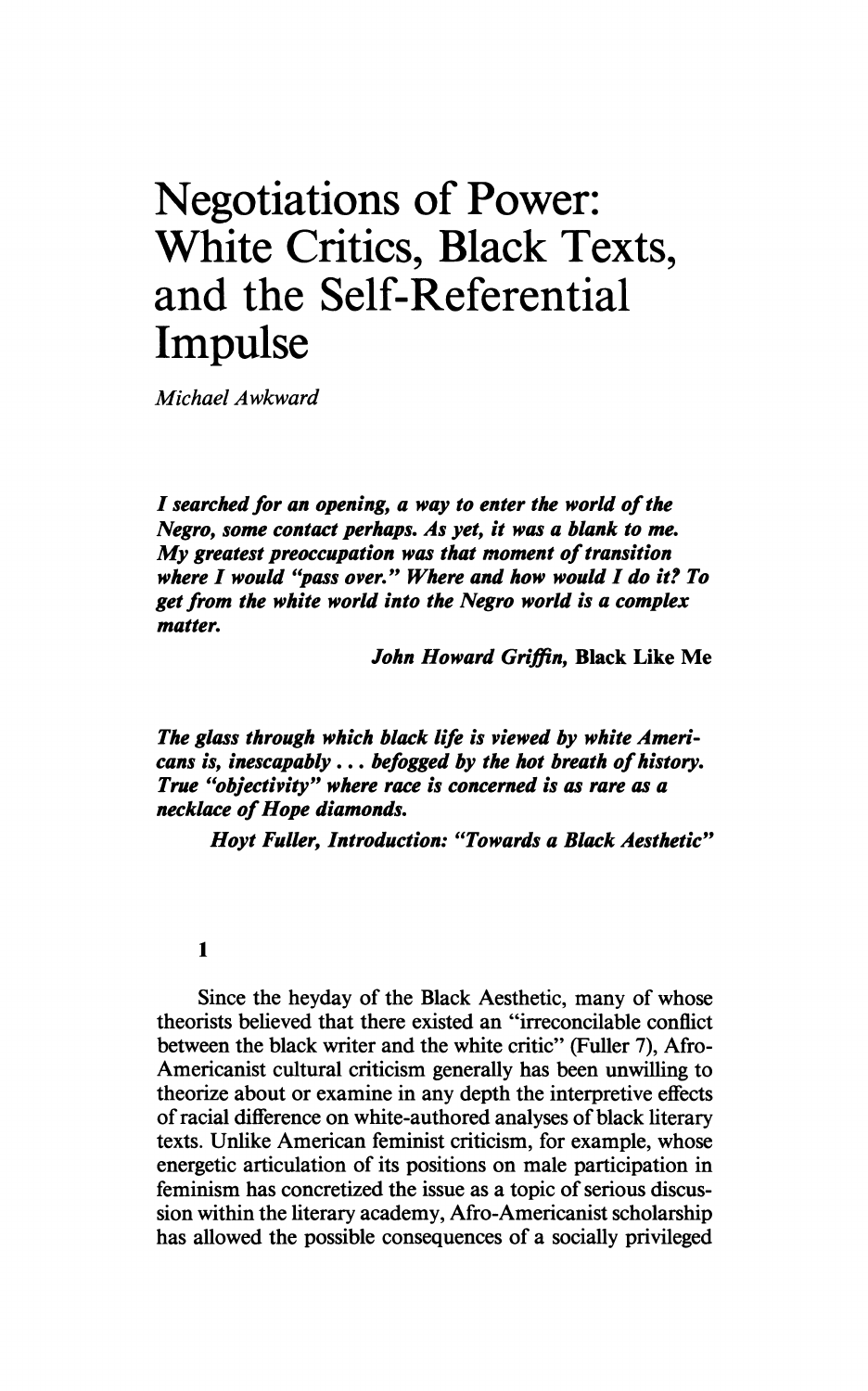**whiteness to become, in Toni Morrison's phrase, one of the discourse's "unspeakable things unspoken."'** 

**The general impression that might be gained from this Afro-American silence is that race-in this case, whitenesshas come to possess little or no significance in black textual analysis. But if gender and race as we have traditionally perceived them are both by and large socially constructed, then whiteness as dominant position in the Western racial hierarchy is potentially as formidable an obstacle to interpretive competence vis-A-vis black (con)texts as maleness is to persuasive feminist exegesis. As an Afro-American male scholar who has learned to be more conscientious in my critical practice as a consequence of debates about possible nonpatriarchal places for males within feminist discourse, I think that white scholars attracted to Afro-American literature-and the field of black studies itself-might similarly profit from extended investigations of questions of race and textual reading by racial others. Even at the close of the twentieth century when Afro-American literature has achieved an unprecedented canonical presence, race may still matter in a white critic's investigation of black expressivity. I believe that black literary studies can examine manifest and potential interpretive consequences of racial otherness without necessarily resorting to, or being unfairly accused of, xenophobic paranoia.** 

**To begin to discuss this issue, it is most profitable to look at what white critics themselves have said about the effect of whiteness in their interpretations of Afro-American (con)texts. In fact, there is a growing body of analyses, three examples of which I will concentrate upon here, in which white critics, rather than attempting to adopt a black, racially neutral, or objective reading position, use the occasion of analyzing Afro-American texts to discuss their own racial positionality's effects upon the process of interpretation. Lacking the easily available means of locating texts of racial others that the male signature provides for feminist inquiry, such texts are useful in part because, in addition to offering investigations of the implications of their authors' whiteness, they simplify the process of identifying their creators' race.** 

**My goal here is not to judge the exegetical benefits of biologically or experientially motivated investment-I am not asserting here, nor do I believe, that being black is necessary for the creation of engaging and provocative critical texts on Afro-American literature-but, rather, to examine some of the differences racial difference can make in the interpretation of black texts. I believe we must concede that a white critic is** 

**Even at the close of the twentieth century when Afro-American literature has achieved an unprecedented canonical presence, race may still matter in a white critic's investigation of black expressivity.**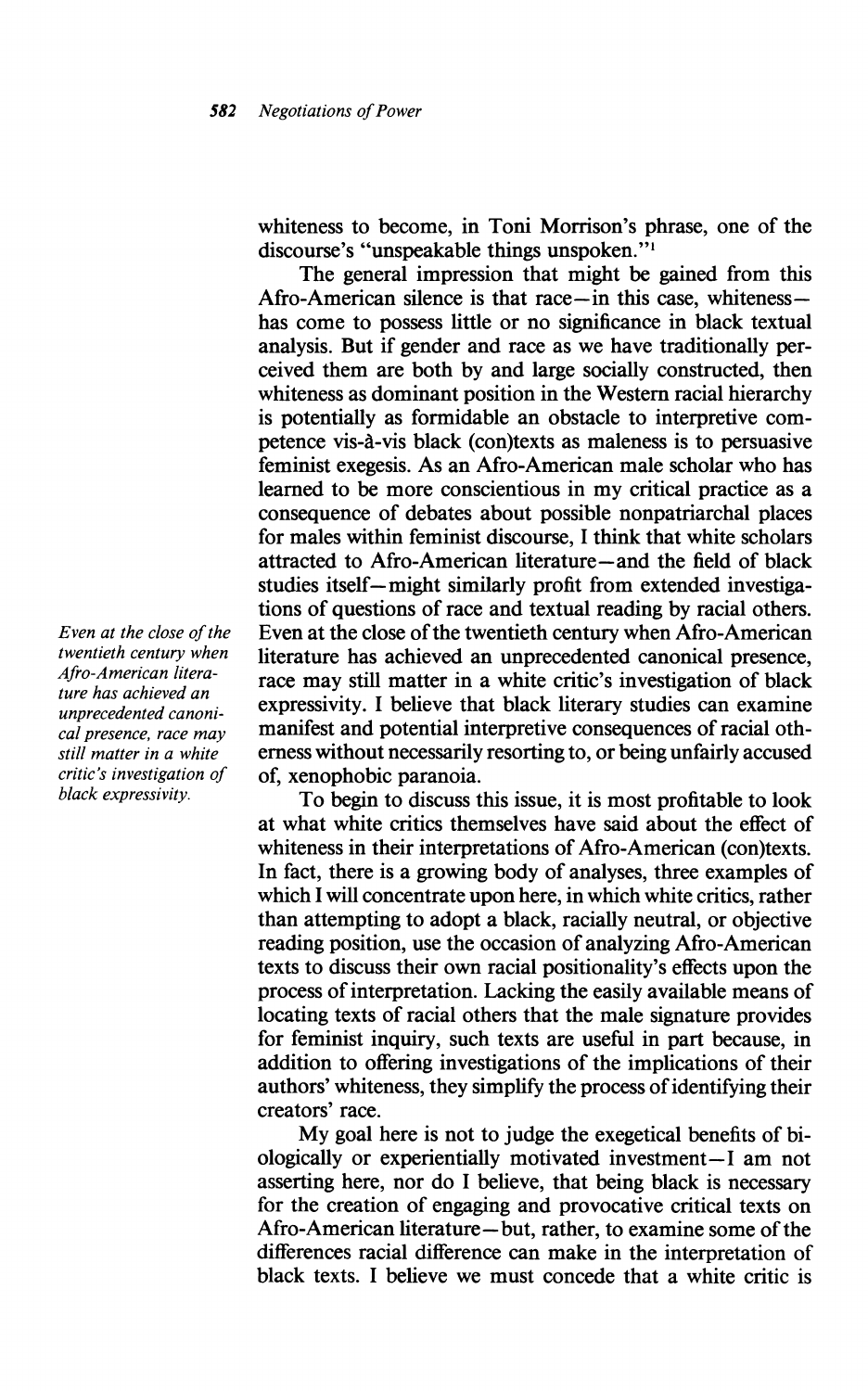**differently invested in Afro-American texts than a black critic because of what Sue-Ellen Case terms "racial privilege," which is characterized by a lack of "experience of racial oppression" (95). This article's primary intent is not to erect racial boundaries around Afro-Americanist discourse, but to insist that when there are manifest consequences of "racial privilege" in whiteauthored analyses that are not consonant with the interests of the discourse, it is the responsibility of Afro-Americanist scholars to examine and expose these consequences. Even in selfreflective white critical acts, racial privilege may create interpretive obstacles or, more importantly, points of resistance that color, in racially motivated ways-perhaps even in hegemonymaintaining ways-the effects of an exploration of blackness. In other words, white reading can mean the adoption of a posture antithetical to Afro-Americanist interests.** 

**Before considering self-referential acts of white reading, I want to emphasize my belief that neither a view of an essential incompatibility between black literature and white critics nor one of whites as always already dismissive of and unsophisticated in their analyses of the products of the Afro-American imagination is still tenable. Indeed, the last two decades have witnessed the production by such figures as William Andrews, Kimberly Benston, Robert Hemenway, and Jean Yellin (to name just a few key contributors to our understanding of the Afro-American literary tradition) of exemplary instances of what Afro-American critic Larry Neal calls "a welcome criticism." Neal uses this phrase during an interview conducted in 1974 to describe interpretive acts by whites that reflect "some understanding of [black] cultural source and ... of the development of a critique that allows you to discuss your [Afro-American] literature and to move it forward, to a higher level ... a more serious level on its own terms... on terms that are fresh, that are new" (Rowell 23, 22). For Neal, the ultimate sign of critical competence lies not in the race or face of the critic, but, rather, in the work that critic produces. Noting the existence both of persuasive, informed white-authored criticism and of fatally misinformed black analyses of Afro-American expressivity, Neal insists that critical competence is gained "by studying," by energetically investigating the Afro-American cultural situation and emerging critical tradition.** 

**According to Neal, the emergence of a body of challenging and highly informed black-authored interpretive acts will inspire a more sound white critical practice: "Instead of having the white critic get out of his area, the black critic is supposed to take upon himself the job of writing strong criticism and**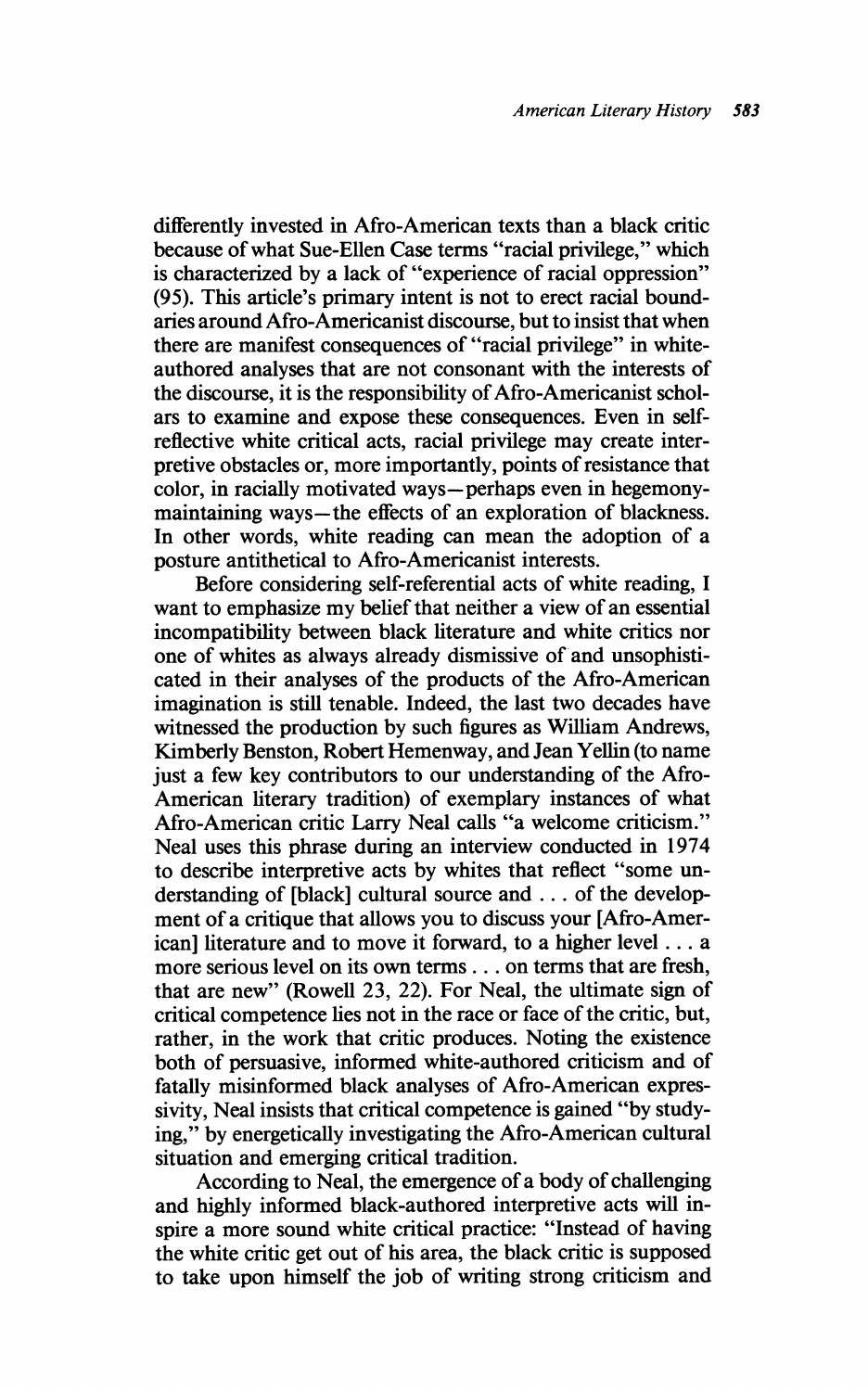**establishing the pace. When the white critic goes to discuss black literature-if there's a high standard laid out there for himhe'll have to meet that standard" (Rowell 24). While it is clear that Neal's "welcome [white] criticism" is now being produced in part as a result of the emergence during the last decade of a black leadership well informed about critical theory, whiteauthored interpretive acts continue to be produced which, for a variety of reasons, might be said to be causes for concern for Afro-American critics, even when their authors adopt racially self-reflective postures. The following sections will demonstrate that the problems with the self-referential white critical texts I examine here are unquestionably the result of turf or race wars; these essays are, in other words, resistant responses of white critics to the formulations and to the very fact of black critical leadership.** 

## **2**

**I want to begin this examination of white self-referential critical acts by looking closely at Donald Wesling's self-described novice Afro-Americanist critical act, "Writing as Power in the Slave Narrative of the Early Republic." Despite its attempt to challenge received notions of American race relations in a conscientious manner, the essay exemplifies the virtually unshakable hold that hegemony's construction of whites, blacks, and power seems to maintain on white critics for whom, to cite Toni Morrison's provocative analysis of Afro-American presence, "the study of Afro-American literature is ... a crash course in neighborliness and tolerance, [or] an infant to be carried, instructed or chastised or even whipped like a child" (33). While doubtless motivated by neighborly intentions, Wesling's essay is, finally, poignant evidence of the need for Afro-Americanists to be attentive to the subtle and seductive lure for white critics of socially sanctioned power.** 

**Twice in his essay, Wesling declares his status as white outsider; these declarations correspond to his general concern with race and power as they affect the interpretive act. In fact, he begins by arguing against what he thinks is a prevailing belief among nonspecialists that slave narratives are "subliterary": "Let me at the outset reject the position that these life-histories, which had such a remarkable popular success in their day, are subliterary; no narrative of recall or discovery, no narrative of the realized self that enables the reader to live in the skin of another, should be exiled from the sphere of the literary" (459;**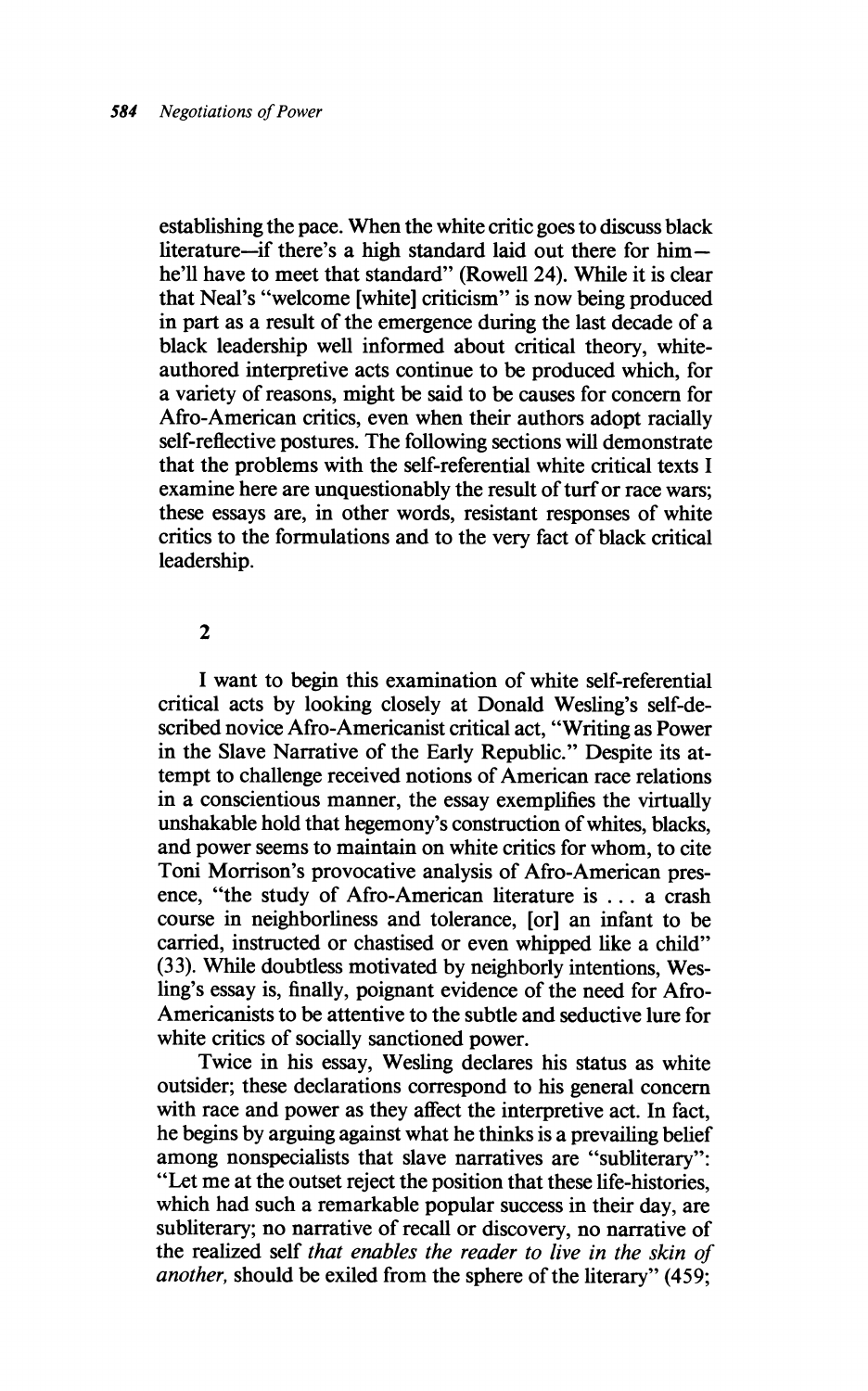**my italics). Despite his anachronistic perspective on textual power-that is, the ability of the effective narrative to allow a reader briefly to become one with its characters, "to live in the skin of another"-Wesling goes to great lengths to emphasize his whiteness, the difference of his "skin" from those of the black slaves whose lives he wants to believe Narrative of the Life of Frederick Douglass accurately and convincingly represents. Yet Wesling's essay, which strives, at some points mightily, to transcend the West's dialectical opposition of white and black, ultimately is as caught up in a hegemonic privileging of "white power" and "white thought" as the Western philosophical and social systems it strenuously critiques.** 

**After working over Hegel's view of lordship and bondage (460-61), Wesling argues that it was only through refitsing blacks "the word"-the vehicle through which human identity is said to be achieved in the logocentric West-that whites were able themselves to believe and to create in others the perception of an absent black subjectivity. Employing Henry Louis Gates, Jr.'s discussion of a racist West's " 'use of writing as a commodity to confine and delimit a culture of color' " (462), Wesling argues that slave narrators such as Douglass write themselves into being as acts of empowerment, as efforts to counter extant racist notions of black inhumanity and cognitive inferiority.** 

**Perhaps consistent with Wesling's efforts to refute Hegel's view of lords and bondspersons, and Western culture's general privileging of whiteness, is his first reference to his own white skin. Citing the works of perhaps the two most widely respected Afro-American literary theorists, Gates and Houston A. Baker, Jr., both of whom have "insisted on the 'unique semantic fields, foregroundings, auto-biographical acts, and functional oppositions' of black American culture" (463), Wesling phrases his discussion of these scholars' influence on his thinking specifically in terms of a discourse of power which insists that, to a certain extent, race continues to determine hierarchical privilege. Note the language of the following sentence in which Wesling states his willingness to follow these black critics' interpretive approaches:** 

**Since one who is not black (or not American) can follow the lead of black scholars in this [insistence on black discursive and cultural difference], I would take further my earlier adjectives, surprising and disruptive, by looking at the semantic fields that govern meaning in the antebellum slave narratives; specifically, by suggesting differentials be-**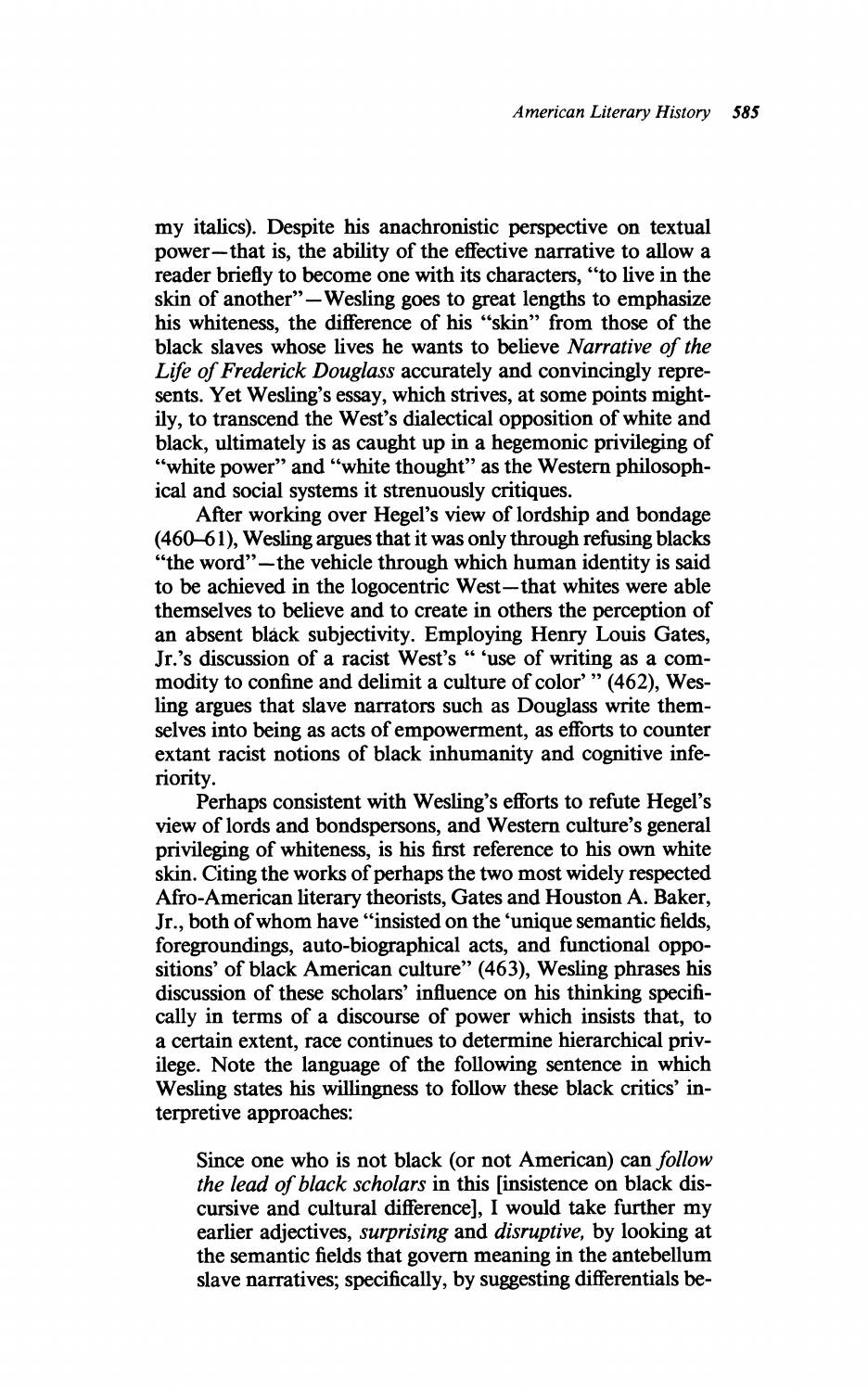**tween their black American discourse and the three other discourses of fiction, auto-biography as a system of genre, and deconstructive hermeneutics. (463; my italics)** 

**Wesling's racial markers are not without interpretive significance and have everything to do with the self-consciousness of a white "alien" or outsider entering a black field of inquiry and not wanting to impose himself as all-knowing white authority in a discourse which constitutes for (black) others a primary field of inquiry. Unwilling to project "white thought" as determining all meaning or to attribute to white (critical) "lords" a timeless cognitive superiority, Wesling insists upon the potentially fruitful interdependence of black and white minds.**  Perhaps even more "surprising" and "disruptive" to our soci**ety's traditional hierarchical figurations of black and white, he emphasizes the priority of black critical thought and notes its influential and clarifying effects on his own (white) thinking about slave narratives. Wesling intentionally subverts the power which the West has bequeathed to him as a birthright in order to exemplify the fallacious nature of racism's informing beliefs-put simply, that white is right and black is lack-and, at least temporarily, reverses the racist hierarchy by placing blackness in the privileged position in the binary construction.** 

**But Wesling's radical act is undermined by his concluding and more extended discussion of race and the politics of reading. After offering what are for me largely compelling readings of the "disruptive" nature of slave narratives on "the Canon of Nineteenth Century Fiction" and "Tenets Concerning Autobiography as Genre," Wesling turns to the subject of slave narratives' "Disruption of/by Deconstructive Hermeneutics."2 In this concluding section, the white critic returns, albeit cautiously, to traditional notions of power and racial difference, to the seemingly safer side of the interpretive Mason-Dixon line**  wherein white-no longer "universalist," but deconstruction**ist-"power" suggests the limitations of Afro-Americanist (scholarly) thought.** 

**In the beginning of this final section, Wesling asserts an unwillingness to "retract ... a word" of the comments he has offered that reflect the influence of black critics on his thinking, including earlier suggestions about "[t]he causally intimate connection between literacy, identity, and freedom," a connection he believes "ought not to be reduced in its human dignity, its heroism in the slave narratives, by being called an indeterminate**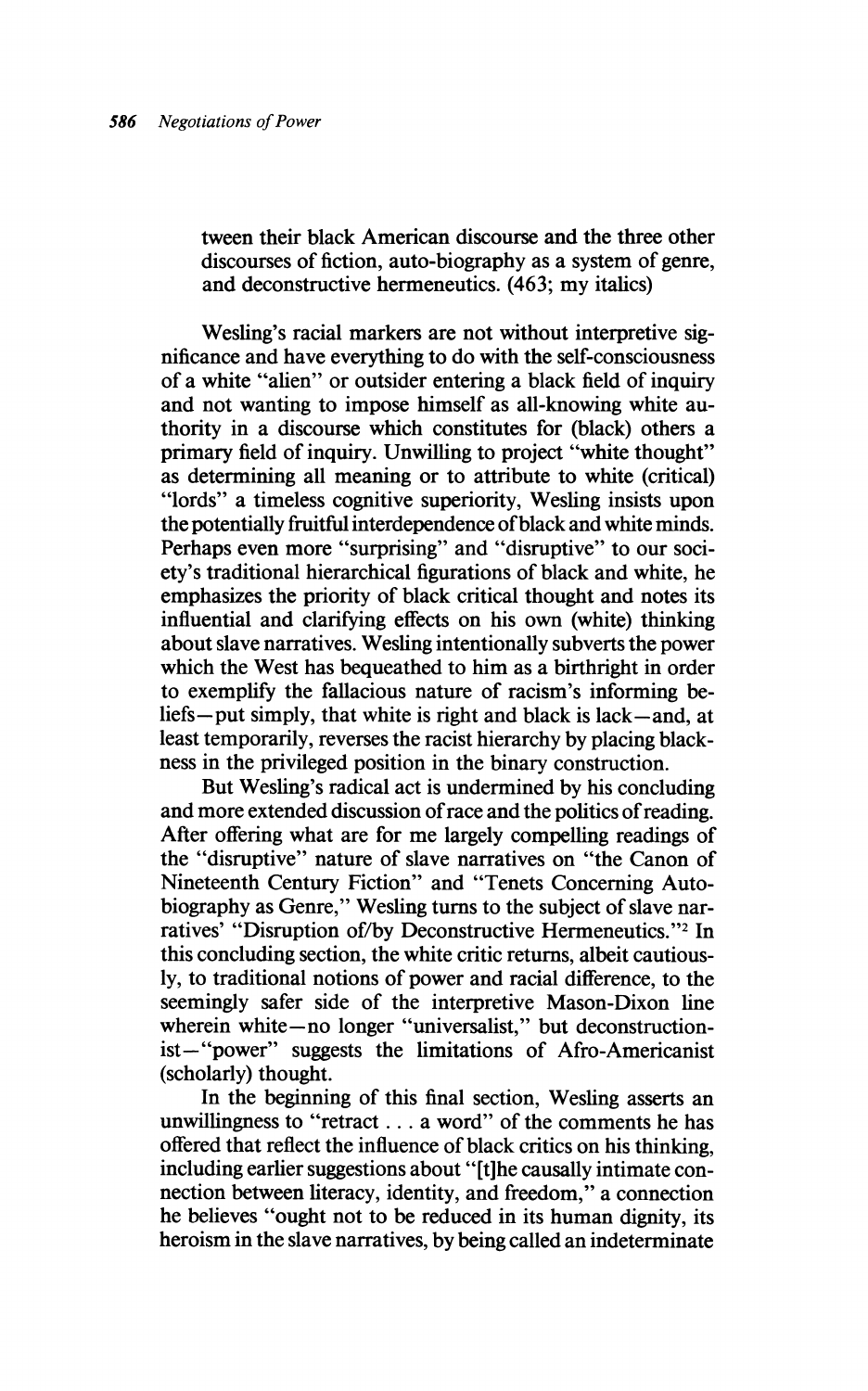**ecriture" (468). Despite this acknowledgment, he invokes deconstruction, whose primary goal is "the dismantling of a concept's truth-claims when it is perceived that no original moment exists that would ground truth" (467), as the most fruitful means of addressing what he considers the crucial "gap [in slave narratives] between experience and its representation" (468). Such issues include the motivations for the use of Standard English in slave narratives, the "disproportionate number of... slave**  narrators [who] are mulattos," and the "degree [of] . . . inauth**entic subjectivity in a life story that must represent the Negro race to whites" (468).3** 

**Wesling identifies Douglass's figuration of Sandy's folkmagic root as a possible site to locate a distinctively black vernacular voice and a privileged orality--that is, a black voice, expressed in written form, which demonstrates its resistance to Western hegemonic influence in its privileging of speech over writing. Soon after Sandy gives him this root, about whose powers Douglass initially is skeptical, the young slave engages in battle with Mr. Covey, whose previous acts of brutality had broken Douglass's spirit. This battle, in which "the virtue of the root was fully tested," begins because "at this momentfrom whence came the spirit I don't know-I resolved to fight; and, suiting my action to the resolution, I seized Covey hard by the throat; and as I did so, I rose" (Douglass, Narrative 81).** 

**This scene has been read by many (including Wesling before a "recension" motivated by his deconstructive conversion) as evidence of Douglass's belief in the prevailing strength of black oral traditions. But, ultimately, Wesling rejects this reading of the scene, encouraged by certain emphases of two respondents to an earlier version of his essay. One of these respondents, Werner Sollors, suggests that Wesling had "skimmed over the highly relevant fact that Douglass was a mulatto" (470). Sollors's comment leads Wesling to what appears to be a crisis of faith in his analysis:** 

**He touched what was for me the most vulnerable point in the paper: I had not wished to raise a thought highly inconvenient for a white critic who is commenting on black writing, namely the possibility that the mixing-in of white blood might have been one (albeit very distant) determinant of Douglass' literacy, escape from slavery, and decision to write his own story and that of the black race. A white critic who moved that way would be perhaps on the**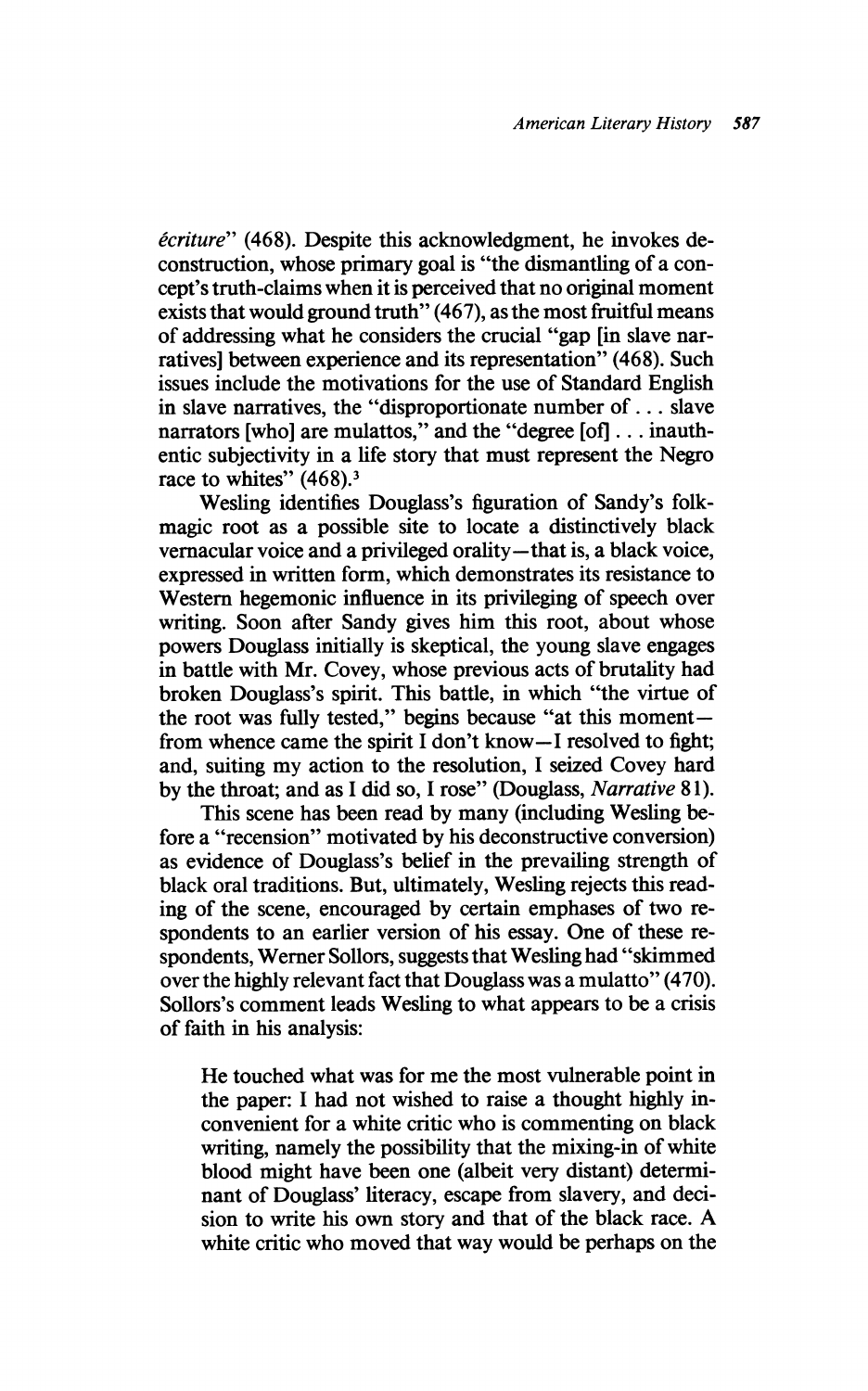**path to his or her own form of racism, a privileging of white blood, an equating of whiteness and writing. (470)** 

**While one goal of Wesling's act clearly is a defense of the Narrative from formerly prevalent associations of "whiteness and writing," another surely is the protection of the critic himself from charges that his readings are themselves influenced by Caucacentric assumptions. Furthermore, Wesling's failure to consider either Sollors's reasons for assuming that Douglass's "white blood" represented a "highly relevant fact" or his respondent's lack of hesitance about pointing to matters which, in Wesling's own estimation, place a white critic potentially "on the path to his or her own form of racism" is quite striking and essential to our comprehension of the author's late-essay maneuvers.** 

**Wesling's second influential respondent is H. Porter Abbott, who informs him that "Douglass enlarged the battle with Mr. Covey in My Bondage and [My] Freedom." For Abbott, this enlargement evidences the black autobiographer's "recension," his attempt to "set ... aside ... the business with the root": "I now forgot my roots, and remembered my pledge to stand up in my own defense" (qtd. in Wesling 470). Abbott insists that Douglass never meant to present himself as intricately tied to black folk culture, even in the initial depiction of "the business with the root." Wesling writes that "Abbott sees that stress on Douglass' own existential condition as implicit in the first, 1845 version, too, and argues that this is reinforced by the fact that the narrator is a mulatto, and not, as Douglass wrote of his friend Sandy, 'a genuine African' " (470).** 

**In his transformation of allegiance from Baker and Gates to Sollors and Abbott, from black critics to white critics, Wesling embraces-on faith alone, it appears, and not as a consequence of a serious investigation of the validity of the latter's readings-a view of Douglass as existentialist mulatto emotionally unattached to the expressive traditions of his mother's people. Wesling's essay does not reexamine Douglass's text after its introduction of white skepticism in order to demonstrate how the slave narrator's dual ancestry has affected his connections to black orality, nor does it seek to prove-by offering**  more than Abbott's statement that it is so—that the *Narrative*'s **depiction of Douglass's relationship to black folk "roots" (in both senses of the word) is fraught with ultimately irreconcilable difficulties. In moving away from Baker and Gates, in his "distancing from the black critics who have formed my thinking**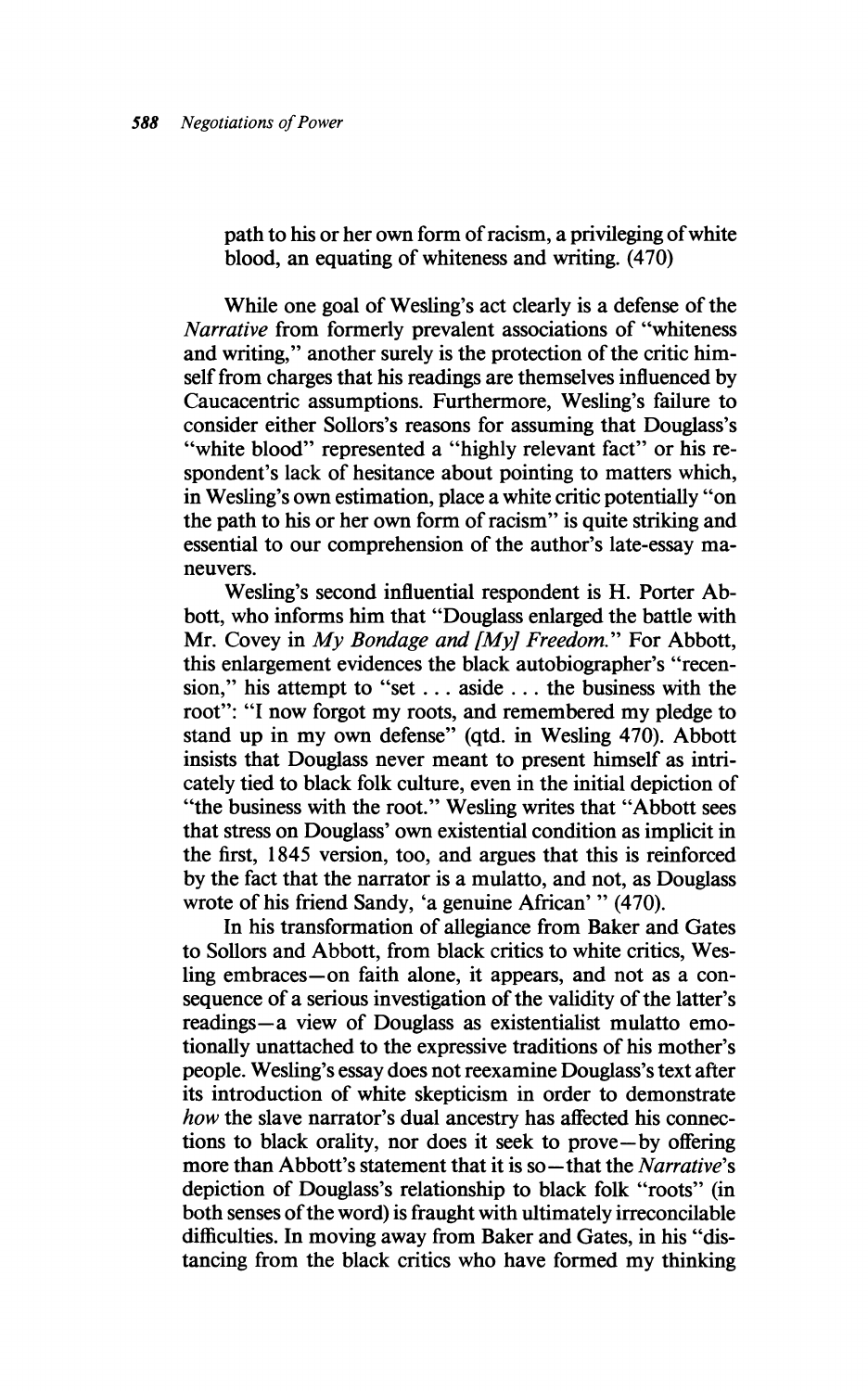**about Douglass and the slave narrative" (470-71), Wesling abandons the thorough, textually grounded and persuasive methods of inquiry that characterized his examinations to that point. The simple declaration of "truth" by white voices of authority apparently is enough to convince Wesling and, he assumes, the readers of his essay.** 

**Wesling's "distancing" from Baker and Gates is accompanied by his adopting a more traditional position for the white investigator of blackness. While employing rhetorical gestures that seek to deny what appears to be his clear intent, Wesling moves from his early willingness to "follow the lead of black scholars" in the analysis of black texts to a posture of instructing Afro-American scholars precisely how to offer more sophisticated, less self-delusionary insights: "It is not for me to work out the moral and formal complexities of the mulatto narrative; enough for me, here, to see the abyss of that topic open out at my feet. It is enough to note the moral, and historical, com**plexities of a narrative such as Douglass'—for example, the **black/white, speaking/writing oppositions on display here ..." (471). Here Wesling uses race as a justification for his own failure to offer a detailed, coherent theory of "the mulatto narrative," a tradition of self-portraiture he believes is distinct in significant ways from the autobiographical traditions of both "pure African" Americans and "pure white" Americans. Furthermore, since Wesling has himself made such an issue of race (except in his introduction of Sollors's and Abbott's readings of Douglass, which he seems to view as unconnected to their race), what appears to disqualify him from offering a sound theory of "the mulatto narrative" is his whiteness. Apparently, the task of devising such a theory falls to nonwhite critics-to black scholars like Gates and Baker-despite the fact that their "biological" difference from mulatto narrators may be no less great than Wesling's.** 

**Having established his position as voice of white authority, having deemed current black critical formulations as insufficient to explain "the mulatto narrative," Wesling cites in his concluding paragraph another white authority whose discussion of the Narrative is introduced in order to confirm his own sense of Douglass's biracial and bicultural status. Specifically, he draws on "Sacvan Bercovitch's recent summary paragraph on the Narrative, where he argues that Douglass embraces both Afro-American forms of expression and the free-enterprise ideology of his historical moment 'in such a way as simultaneously to deflect radical energies and to inspire the work of art' " (471).**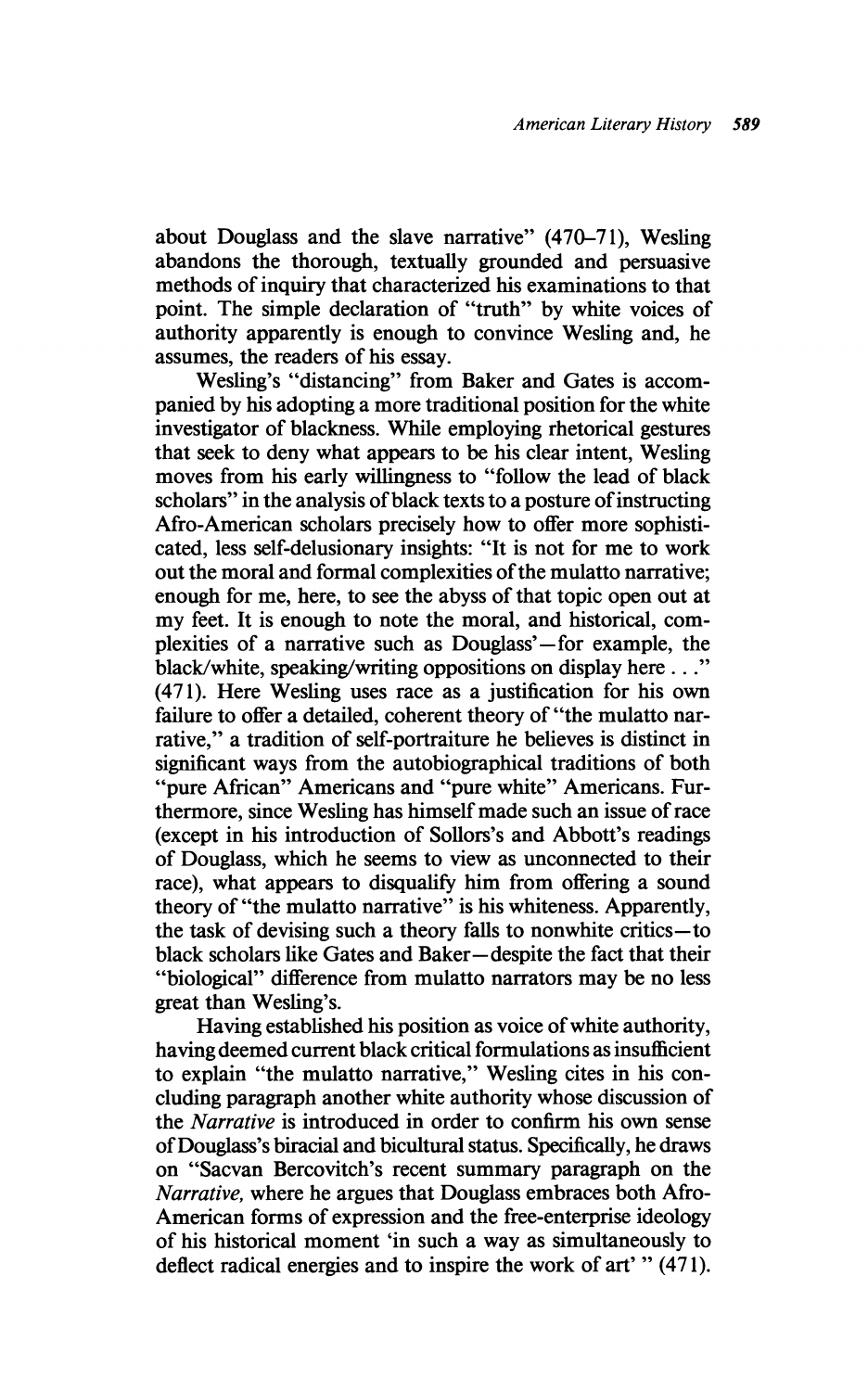**Wesling's choice provides us with the means of demonstrating the problems implicit in his distinctions between black and white perspectives concerning "the business with the roots" in Douglass's Narrative and perhaps in his reading of the slavenarrative tradition generally.** 

**In the Critical Inquiry essay from which Wesling quotes, Bercovitch refers to a collection he and Myra Jehlen edited, Ideology and Classic American Literature, which reprints part of Baker's materialist analysis of Douglass's Narrative (from Blues, Ideology, and Afro-American Literature). Wesling's opposition of white and black scholars notwithstanding, Baker's examination of Douglass's contribution to the establishment of an "'economics of slavery' and 'commercial deportation' as governing statements in Afro-American discourse" (Blues 31) complements Bercovitch's discussion of Douglass's engagement of American free enterprise ideology. Bercovitch argues that Douglass's text evinces a deep ambivalence about America: although the narrator recognizes "the liberating appeal ... of free-enterprise ideology" as well as the "rhetoric of equal opportunity, contract society, upward mobility, free trade, and the sanctity of private property," he also sees "that on another, perhaps deeper level he was being manipulated in turn by those cultural keywords and energized by them" ("Problem" 648).** 

**This argument suggests that whatever the extent of his ties to black belief systems, Douglass-legislatively denied full access to the promises implicit in "those cultural keywords" but thoroughly engaged in and by them-experiences a specifically American dilemma. Similarly, Baker explores Douglass's Americanness, his comprehension of the quintessentially American equation of freedom and economics. Baker notes literacy's initially limited benefits for Douglass, including the fact that, during an escape attempt by a group of male slaves, "[t]he slave does, indeed, write his 'own pass' and the passes of his fellows, but the Sabbath school assembled group is no match for the enemy within" (47). Consequently, instead of locating Douglass's liberating moment as the revelation concerning "the path**way from slavery to freedom" (49)—the young slave's adoption **of an antithetical stance to his slavemaster's insistence on the dangers of literacy of the black bondsman-Baker insists that the slave's freedom results from his "arriv[al] ... at a fully commercial view of his situation" (48) just before he escapes to the North. He argues that Douglass "removes (in his own person) the master's property.... By 'stealing away,' Douglass not only steals the fruits of his own labor ... but also liberates**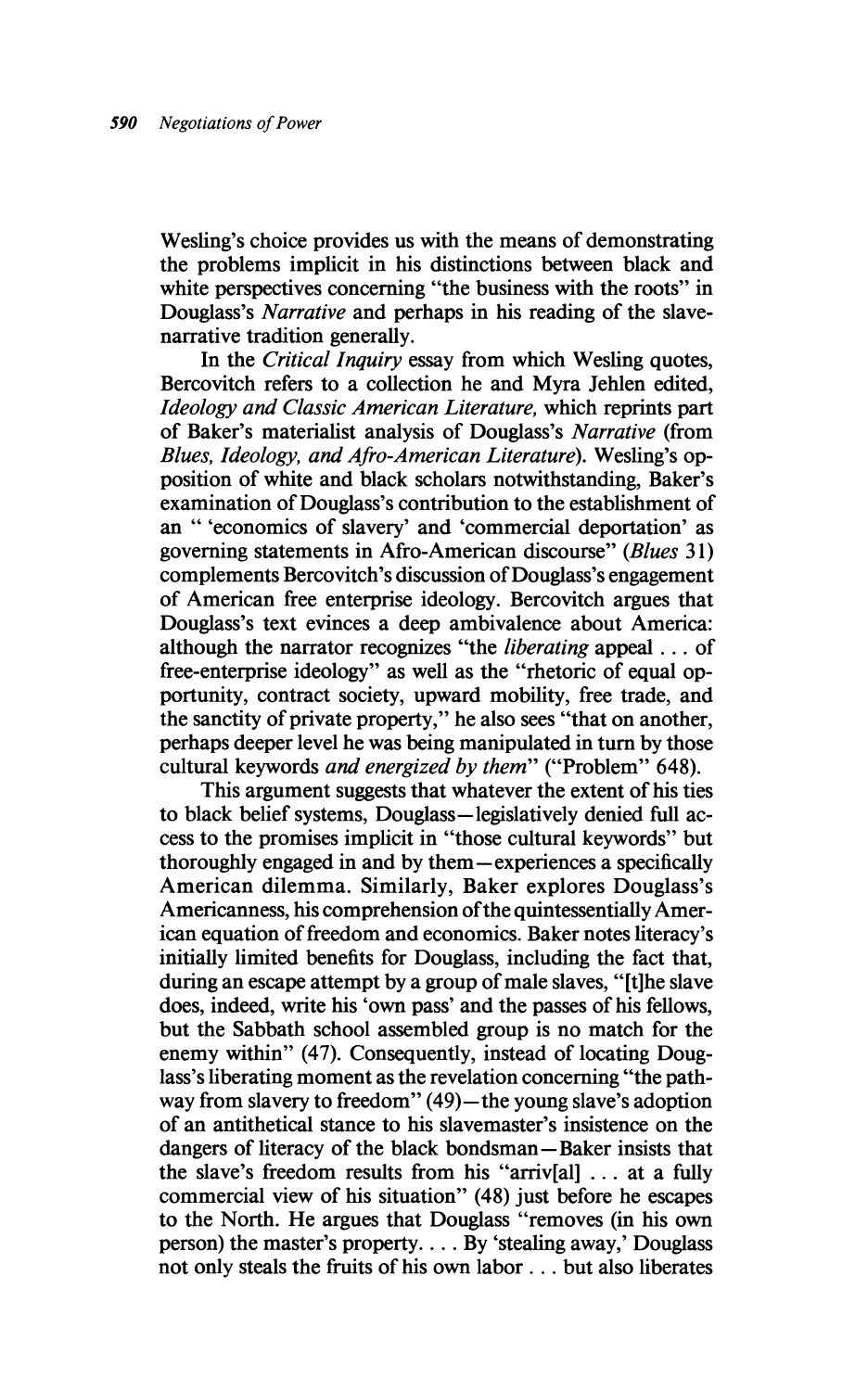**the laborer-the chattel who works profitlessly in the garden" (48).** 

**Bercovitch's and Baker's identification of the Americanness of Douglass's response to his situation suggests the problems inherent in Wesling's trumpeted "distancing from... black critics." For Baker's analysis reads the differences between Douglass and Sandy as being more pronounced than does either Sollors or Abbott. Baker asserts:** 

**In contrast to a resolved young Douglass ... stands Sandy Jenkins.... Sandy offers Douglass a folk means of negotiating his crisis at Covey's, providing him with a "certain root," which, carried "always on... [the] right side, would render it impossible for Mr. Covey or any other white man" to whip the slave. What is represented by the introduction of Sandy Jenkins is a displacement of Christian metaphysics by Afro-American "superstition." Ultimately, this displacement reveals the inefficacy of trusting solely to any form of extrasecular aid for relief (or release) from slavery.** 

**The root does not work. The physical confrontation does.... Jenkins's mode of negotiating the economics of slavery, the Narrative implies, is not a man's way, since the narrator claims that his combat with Covey converted him, ipso facto, into a man. (46-47)** 

**Baker views Sandy's limited utilization of black belief as a sign of his complete capitulation to white power. According to Baker, Sandy's selective employment of forms of blackness is not accompanied by his internalizing an integrity of black difference that motivates his responses to blacks and whites. In his status as what Baker calls "the pure, negative product of an economics of slavery" - one assumes that he indeed profits from his act(s) of treason-Sandy has access to little but the forms of blackness. He appears unconcerned about the subversive potential offered by an energetically practiced black difference and is protected not by his root-Douglass implies, in fact, that Sandy's roots (his connections to Africa) have been irreparably severed-but by a white hegemony-approved and enforced passivity that stands "in clear and monumental... contrast to... Douglass (47).** 

**Wesling's deconstructive "distancing" from "black critics" is motivated not by a fundamental "difference" so much as by a refusal to explore, in energetic and useful ways, the points of similarity between "black" and "white" thought. While "dif-**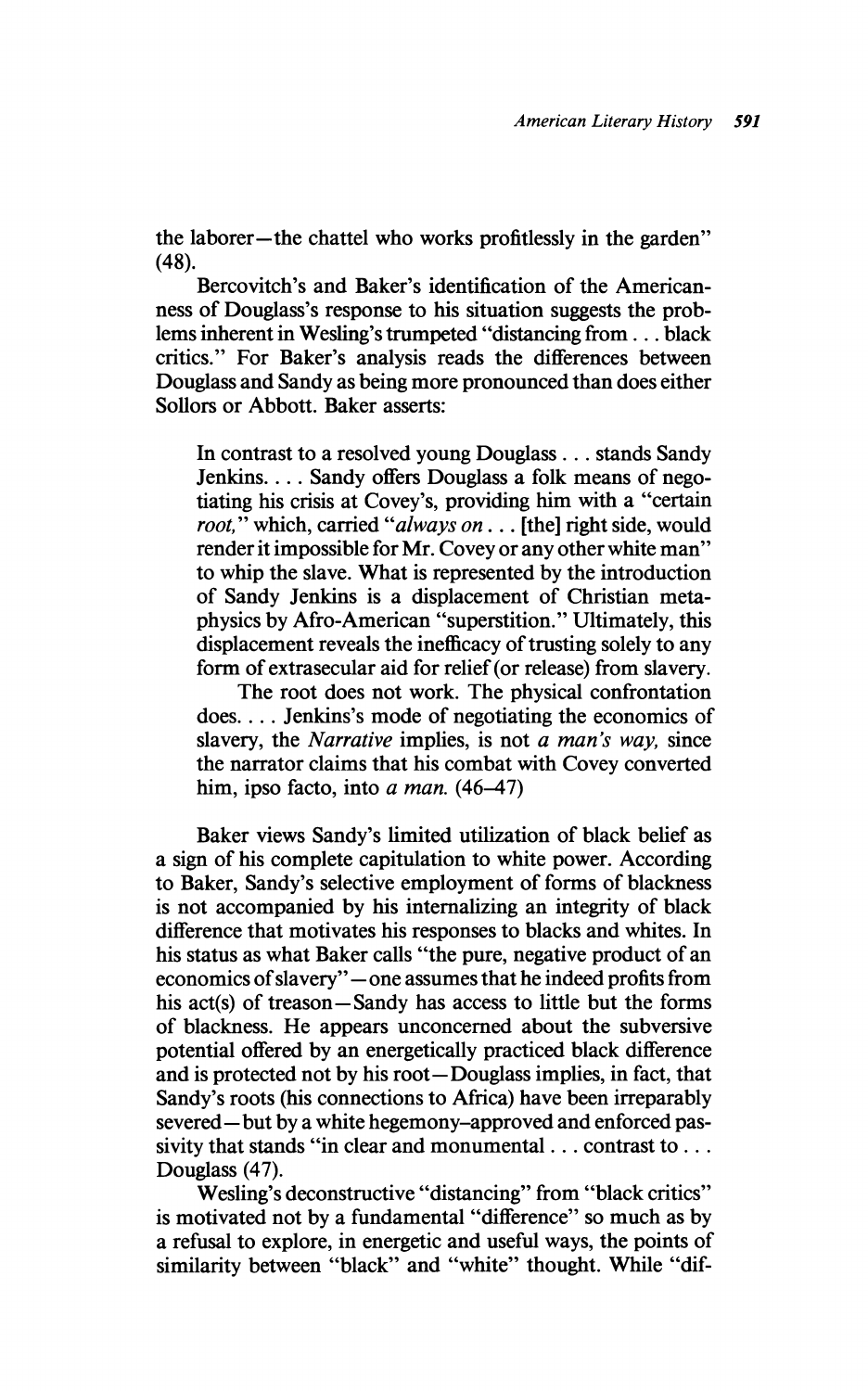**ference" in the preceding examples between black (Baker) and white (Sollors and Abbott) thought is perhaps marked by their sense of the importance of Douglass's mulatto status-his (racial) self-difference-clearly Wesling's white and black authorities all would identify the novice Afro-Americanist's investment of Sandy and his root with antihegemonic power as thoroughly unconvincing. At the point at which he is forced to deal with the inadequacy of his formulations (with the problems inherent in his equation of Sandy with a privileged black orality) and, subsequently, with Douglass's nondifference, with his fundamental Americanness- with, in other words, the Narrative's inscription of America's "cultural keywords" as the "first principles" of the former slave's formation of self-Wesling resorts to sloppy analytical practice, invokes the tenets of white authority figures without offering a modicum of evidence to support their (and his own) claims, and insists that Afro-American criticism needs to alter the contours of its investigation.** 

#### **3**

**At this point, it is useful to explore the formulations on American "ethnic" differences of one of Wesling's white authorities, the German-born Werner Sollors. The essay I want to discuss, "A Critique of Pure Pluralism," is, unlike the other texts with which I am concerned in this essay, not an overtly self-referential white critical act. But because he insists that black scholars, in creating critical texts that foreground their own subjectivity, have formulated a critical discourse incapable of illuminating the very texts with which they are concerned, Sollors comments implicitly on the general advisability of critical self-referentiality itself. Arguing that the race of Afro-American critics should not be taken into account in their considerations of black texts, Sollors suggests that white investigators of blackness need not be even minimally self-conscious about the effects of their racial positionality on the reading process. While welcoming the changes in the academy that have created spaces in curricula for minority discourses, Sollors asserts that there is--or, in the best of all worlds, should be-no connection between who reads these recovered, explicitly racial texts and how they are read.** 

**Sollors begins by disputing the claims of the cultural left concerning the traditional, white male-dominated Western literary canon. This canon has been reduced to the status of"con-**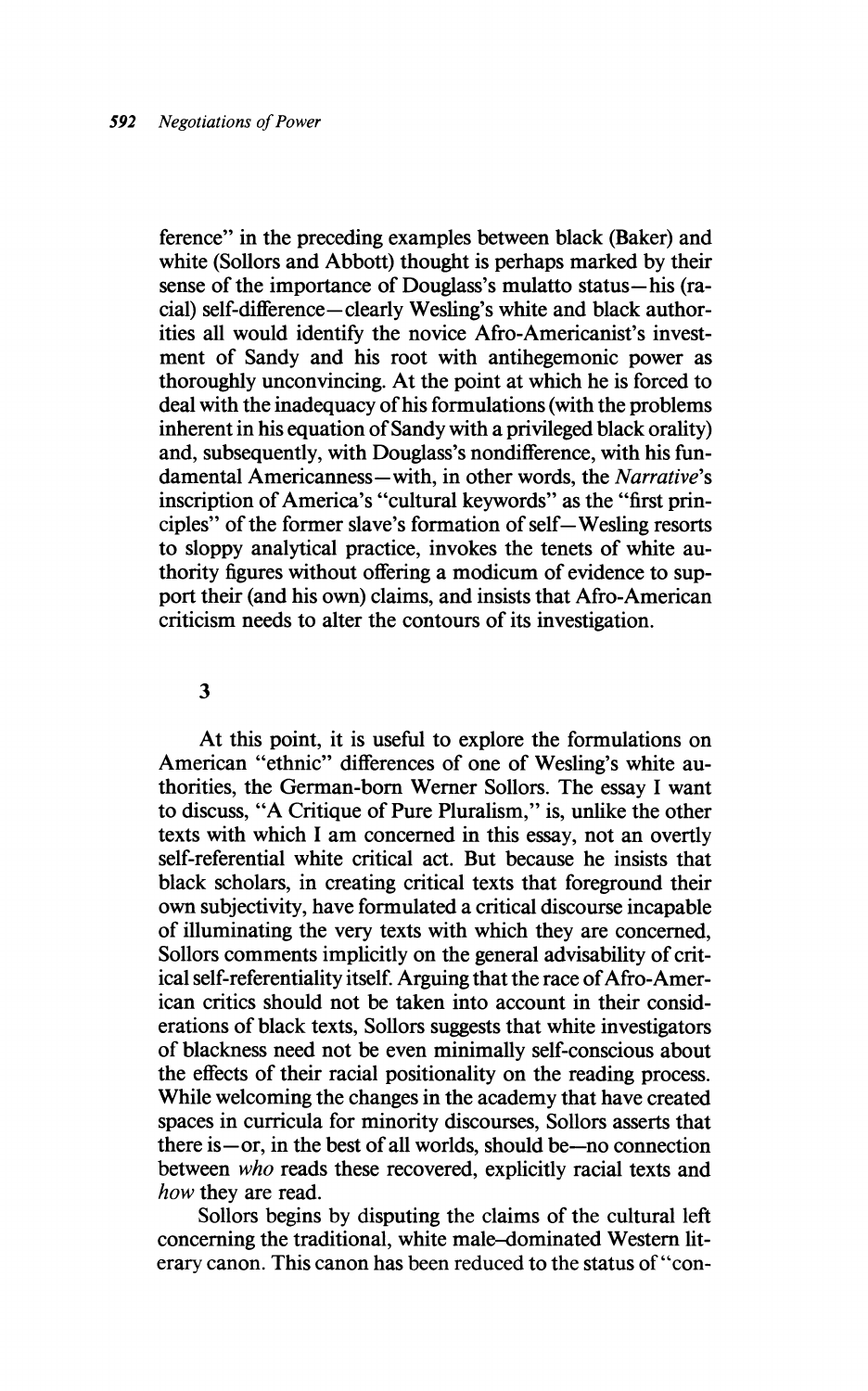**temporary scapegoat" by minority and feminist critics, who mistakenly characterize its former exclusivity as the product of "a rather malicious white male imagination" (251). Then, Sollors bemoans how the examination of ethnic and women's literary traditions "has tended to produce sectarian and fragmented histories of American literatures (in the plural) instead of American literary history" (251-52).** 

**Sollors's fundamentally conservative comments beg the question of whether it is advisable to attempt to produce a single "American literary history" and reflect a willful blindness both to the interested nature of canon inclusion/exclusion and to the sophisticated insights that have resulted in the last two decades from these "sectarian and fragmented histories."4 In fact, Sollors expresses a deep disdain for culturally specific interpretive acts of "ethnic" scholars, a disdain reflected in his evaluation of critical strategies that explore forms of American difference.** 

**"A Critique of Pure Pluralism" allows us to see that Sollors's comments on Wesling's reading of Douglass's Narrative are indisputably informed by his desire for critical power, by his interest in persuading others of the fruitfulness of his figuration of a unified, "polyethnic" literary America and American literary history. Sollors is engaged in a struggle for the authority to determine what constitutes the most correct goals of Afro-American (or, more broadly, American) literary studies. The seriousness of the threat of an increasingly embraced privileging and exploration of difference to Sollors's project to reestablish an American "literary-historical consensus" (Bercovitch 633) a consensus previously made possible by white male scholars' virtual erasure of racial, ethnic, gender, and certain other forms of difference-is reflected in Sollors's rancorous, simplistic, and dismissive description of what he holds as the fundamental flaws in recent efforts of ethnic and feminist scholars to delineate their literary traditions. He says of these emerging forms of inquiry:** 

**... what is often called "the ethnic perspective"- which often means, in literary history, the emphasis on a writer's descent-all but annihilates polyethnic art movements, moments of cultural interaction, and the pervasiveness of cultural syncretism in America. The widespread acceptance of group-by-group approach has not only led to unhistorical accounts held together by static notions of rather abstractly and homogeneously conceived ethnic groups, but has also weakened the comparative and critical skills of increasingly timid interpreters who sometimes choose**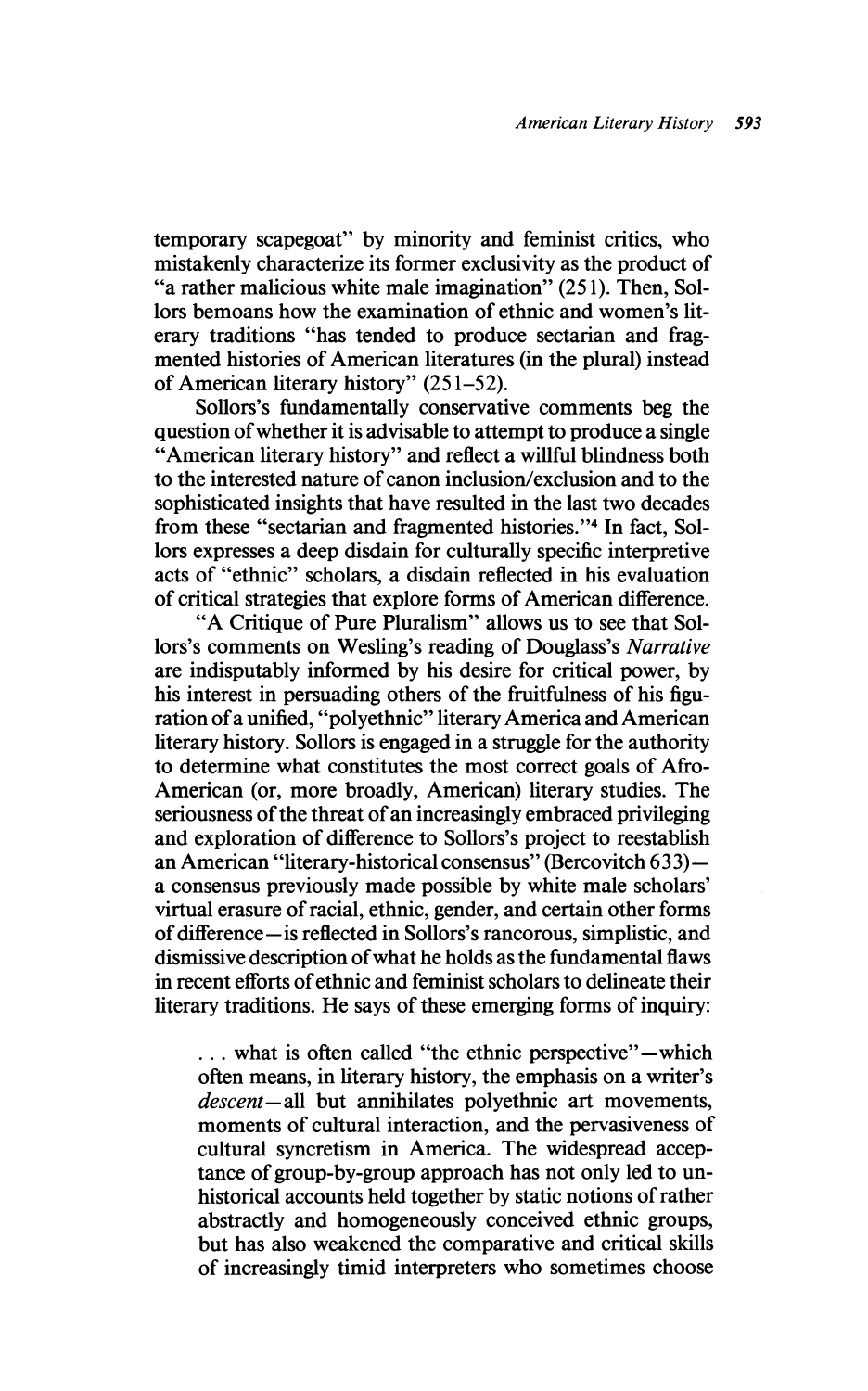**to speak with the authority of ethnic insiders rather than that of readers of texts. (256)** 

**After this effort virtually to erase the gains that have been made in ethnic-minority literary studies, Sollors offers what are, according to him, more sound, more American, interpretive goals: "if anything, ethnic literary history ought to increase our understanding of the cultural interplays and contacts among writers of different backgrounds, the ethnic innovations and cultural mergers that took place in America" (256).** 

**An emphasis on difference, on that which has been the primary justification throughout American history for mistreatment of millions of ethnic, racial, and gendered others, is appalling to the white critic who firmly believes that "ethnic [American] literary history ought to increase our understanding of the cultural interplays and contacts among writers of different backgrounds" (my italics). The examples Sollors employs in his discussion of ethnic literary inheritance (or what he calls "the construction of diachronic 'descent lines' "), however, leave no doubt that his venom is directed primarily at the especially problematic critical practices of Afro-American literary scholars:** 

**Do we have to believe in a filiation from Mark Twain to Ernest Hemingway, but not to Ralph Ellison (who is supposedly descended from James Weldon Johnson and Richard Wright)? Can Gertrude Stein be discussed with Richard Wright or only with white women expatriate German-Jewish writers? Is there a link from the autobiography of Benjamin Franklin to those of Frederick Douglass and Mary Antin, or must we see Douglass exclusively as a version of Olaudah Equiano and a precursor to Malcolm X? Is Zora Neale Hurston only Alice Walker's foremother? (257)** 

**Sollors's remarks are not the easily dismissed views of an essentially harmless renegade whose connections to Afro-American cultural studies are limited at best. For his attacks on the basic premise of Afro-American and other minority studies programs--that they represent sophisticated traditions of thought that effectively illuminate the political, cultural, and economic history of non-European and nonwhite male descendants in America, provided their central texts are examined in**  a thoughtfully intertextual manner—are those of a white (in**stitutional) insider who has served as chair of Afro-American studies at Harvard.**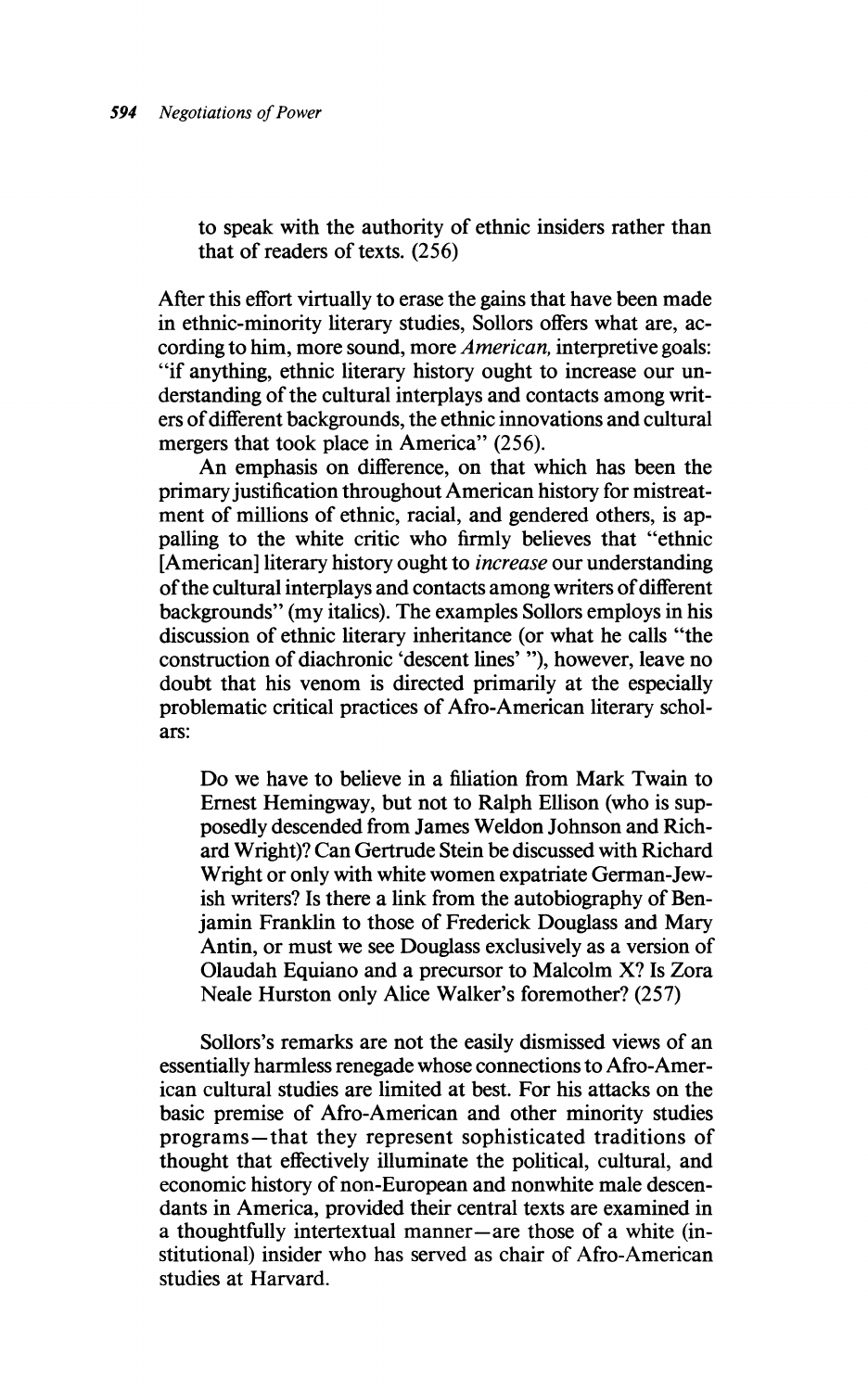**If Sollors's goal is not the dismantling of Afro-American studies as it has been practiced for the last two decades, it is certainly the problematizing of essential aspects of that practice. Left to Sollors's design, Afro-American studies generally would become a mere subset of, would be methodologically indistinguishable from, American studies (except, perhaps, for its focus on texts composed by Africa's new-world descendants). Since analyses of American similarity represent the object of Sollors's version of Afro-American studies, the elements of black subjectivity-of black difference-which fueled Afro-American struggles to institutionalize and sustain such programs at American colleges and universities and which continue to motivate black critical interest in Afro-American texts are considered by the white critic and administrator to disrupt the more pristine goals of American investigative objectivity. In his advocacy of an objectivity and an AMERICA in which many in academia have lost faith, Sollors refuses even to examine his potentially self-interested motivation for minimizing the possible interpretive benefits of black critical subjectivity or for asserting that attention to a critic's race is, at best, irrelevant, and at worst, disastrous to the critic's investigations of blackness. In arguing that blackness makes no (interpretive) difference whatsoever, Sollors appears to be attempting to justify a belief that his own racial positionality does not at all conflict with his administrative and intellectual situations.** 

**Sollors's figuration of black literary criticism is neither a sensitive effort to move beyond what Bercovitch calls "dissensus," nor an example of what Neal terms "a welcome criticism." Rather, it is a bold attempt to invalidate the advances of an entire black scholarly tradition and, hence, to gain for himself as white insider the type of power to determine the future direction of Afro-American cultural studies on a national level that he has enjoyed at America's most prestigious university.5** 

# **4**

**While Sollors's (unstated) point of entry into the discourse of blackness is his privileged insider's position in black studies, Harold Fromm's is the "discussion" among Joyce Joyce, Baker, and Gates in New Literary History about the usefulness of contemporary critical theory in analyses of Afro-American texts. Among other issues, Fromm's essay "Real Life, Literary Criticism, and the Perils of Bourgeoisification" (1988) addresses, as Joyce does, what he perceives to be the insufficient ideological blackness of Baker and Gates. While I will avoid extended**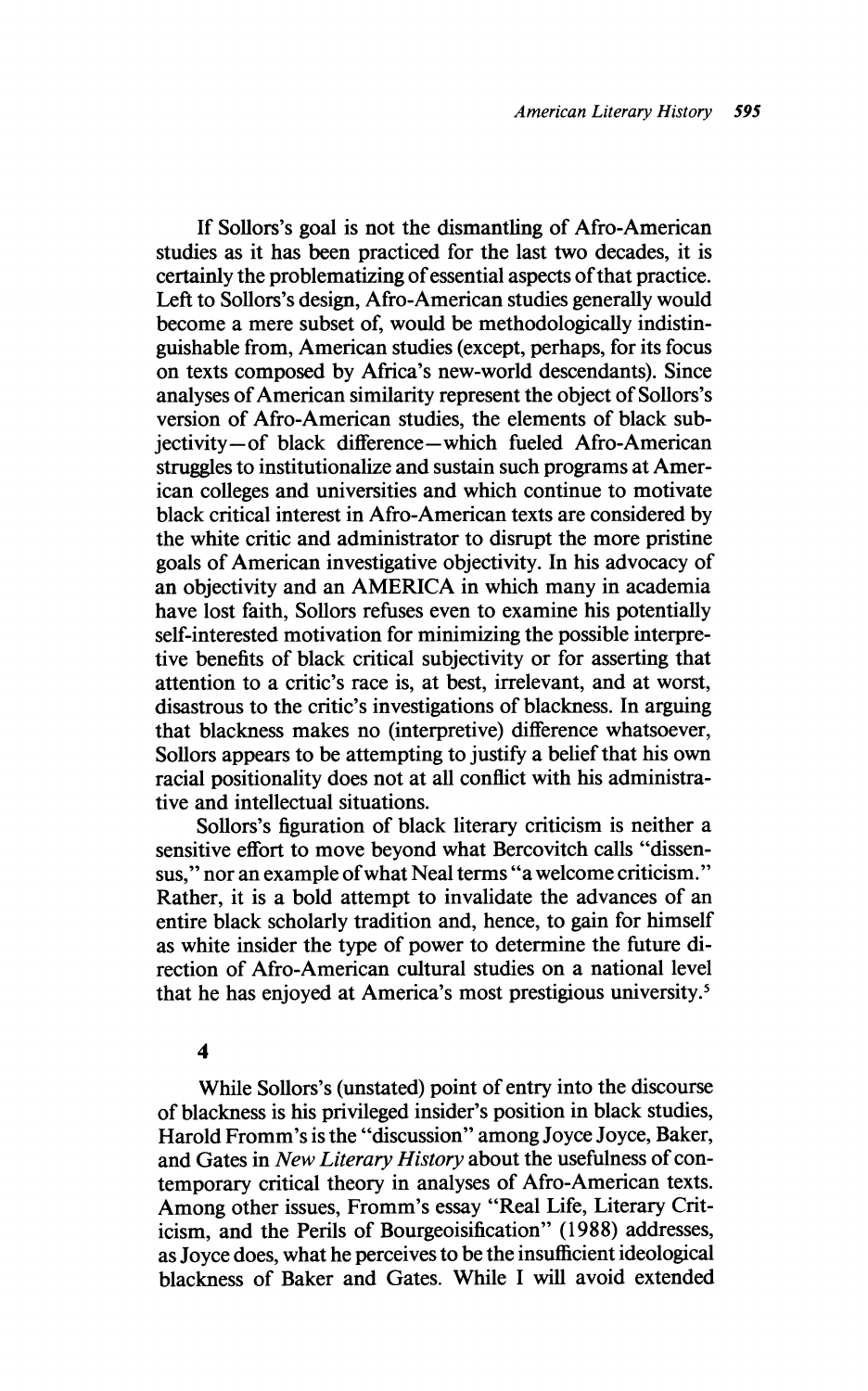**comment on the black scholars' exchange, which I have examined extensively elsewhere, I want to explore the essentially personal nature ofFromm's attacks on Baker and Gates.6 These attacks result both from Fromm's interest generally in condemning what he considers a narcissistic poststructuralist critical project by which these black theorists have been influenced and, more important, from his static, simplistic notions of black and white differences.** 

**What is important to me here about Fromm's formulations is that his representation of a blissfully self-interested critical project considers Baker and Gates as representative examples. Fromm characterizes these figures as charlatans burdened by theory and driven not by a concern for the black race but by "careerism ... and the marketplace" (50). While "Real Life" is not the first instance of Fromm's venomous response to what he perceives as an increasingly decadent literary academy, this essay is disturbing in its attempt at wholesale character assassination.7 Although his mean-spirited and dismissive remarks about Baker provide much ground for discussion, I will address primarily Fromm's assessment of Gates because it is in his reaction to this critic that the essay focuses most precisely on race: on Gates's blackness, on what Fromm considers Gates's transracial skills, and, briefly, on Fromm's own racial subjectivity.** 

**Fromm grants that Gates is "a gifted, sometimes brilliant intellectual: rhetorical, pugnacious, relentless, engaged in conducting a twenty-ring circus all at once and with considerable skill." Still, Fromm considers Gates "a paradigmatic exemplar of what I have come to call 'academic capitalism,' an enterprise that is complicated in his case by an admixture of self-righteous obsession with race, from which he is nonetheless able to extract every known academic perquisite" (52). Characterizing Gates's work as evidence of his "self-righteous obsession with race," Fromm sees the black critic as an academic "superstar" who is able to move deftly between racial poles-between blackness and whiteness: "His most salient characteristics are his two well**worn metaphysical jumpsuits-one white, the other black**which he is able to zip on and off, sometimes in midsentence, with dizzying bravado as rhetorical needs urge him on. Although as an intellectual he is as white and bourgeois as I, he is nevertheless a virtuoso at exploiting white liberal guilt" (52; my italics). Clearly, we have come full circle from the world delineated in such white investigations of blackness as John Howard Griffin's Black Like Me. While racial mutability is a**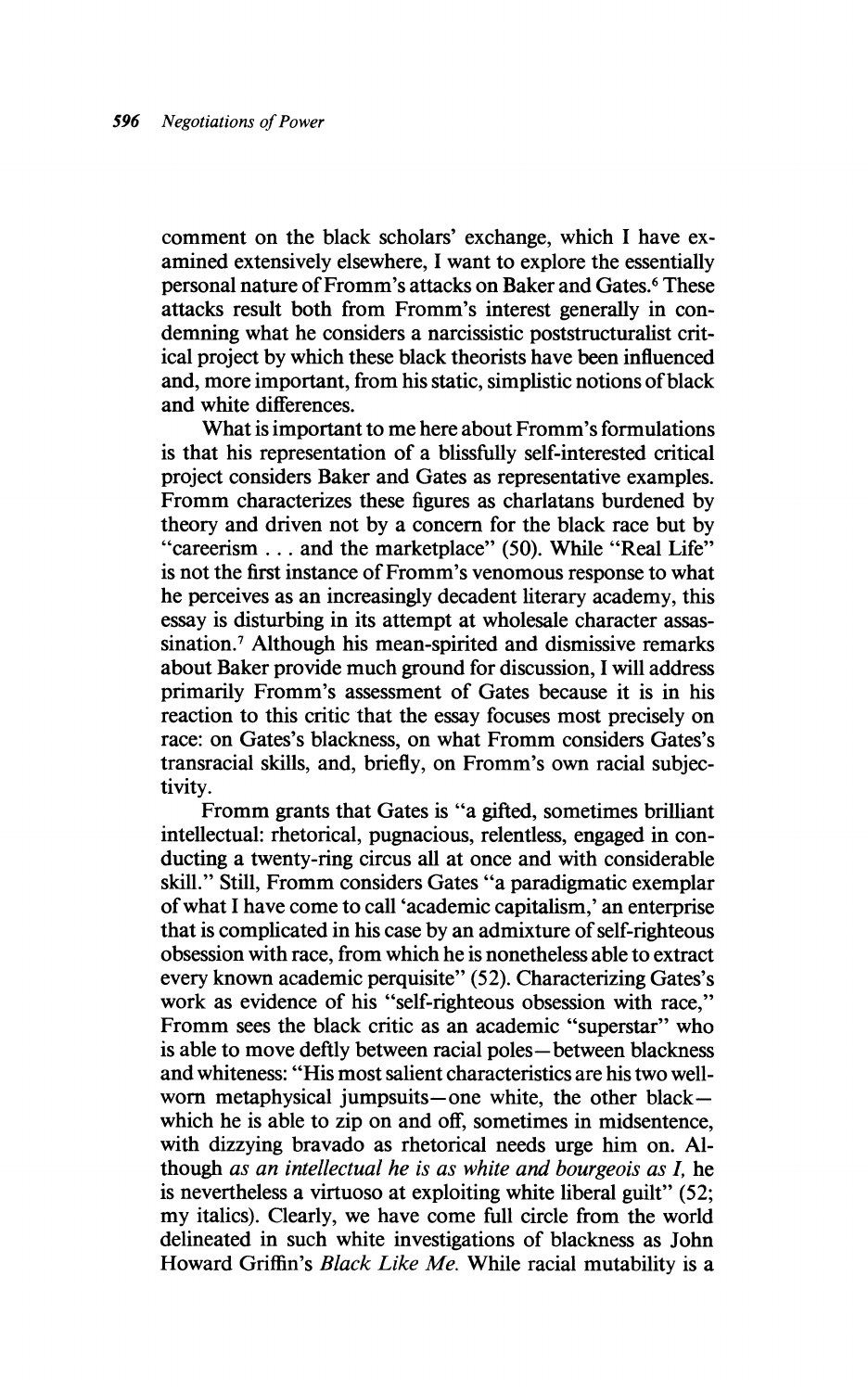**common concern of both texts, race takes on for Fromm a more "metaphysical" quality than it possesses for Griffin, who feels he must darken his skin in order to gain access to the mysterious meanings of blackness. But Fromm's black transracial intellectual is capable of moving from a black subjectposition to a white one not by changing his appearance, but by manipulating available discursive traits of racial difference. For Fromm, Gates's deft navigation between black vernacular and high theory, between discourses of the street and the academy, represents a transgression of firmly established racial boundaries.** 

**Instead of a Griffin-like transraciality, which appears to be a generally selfless response to white liberal guilt, Gates is said to be motivated by a desire to emphasize insignificant pigmentational differences between learned white academics and himself, what Du Bois once termed "mere 'gross' features" (qtd. in Appiah 50), so as to exploit white (financiers') guilt strictly for personal gain.8 In Fromm's estimation, what makes Gates's version of academic capitalism so repugnant is that, despite the black scholar's constant emphasis on racial difference, he is, in essence, "as white and bourgeois as I" am. In other words, the black theorist is no more intimately connected than Fromm with the socioeconomic plight of lower-class Afro-Americans, who represent for Fromm what Gates (following Ralph Ellison) terms the blackness of blackness, the true participants in an authentic black culture from which the bourgeois black critic is forever estranged.** 

**It seems to me that Fromm's is a jaded representation of Gates's perspectives and achievements. And while he does touch on essentially important matters where class is concernedparticularly interrogating the nature of the responsibility of the black middle class to aid in the uplift of the race's less fortunate-he forwards Caucacentric notions of black racial essence next to which Wesling's efforts to deconstruct the West's traditional black/white dichotomy seem positively enlightened. For, in Fromm's view, Gates is "white" both because of his apparent financial success and because of his firm possession of "the word" (his verbal acumen and mastery of the discourse of contemporary literary theory). According to Fromm, whiteness is a normative intellectual state, is always already associated with professional and financial achievement-with presence; blackness, on the other hand, is synonymous with economic and intellectual lack-with poverty and a failure to become a part of mainstream American society, with an inability to mas-**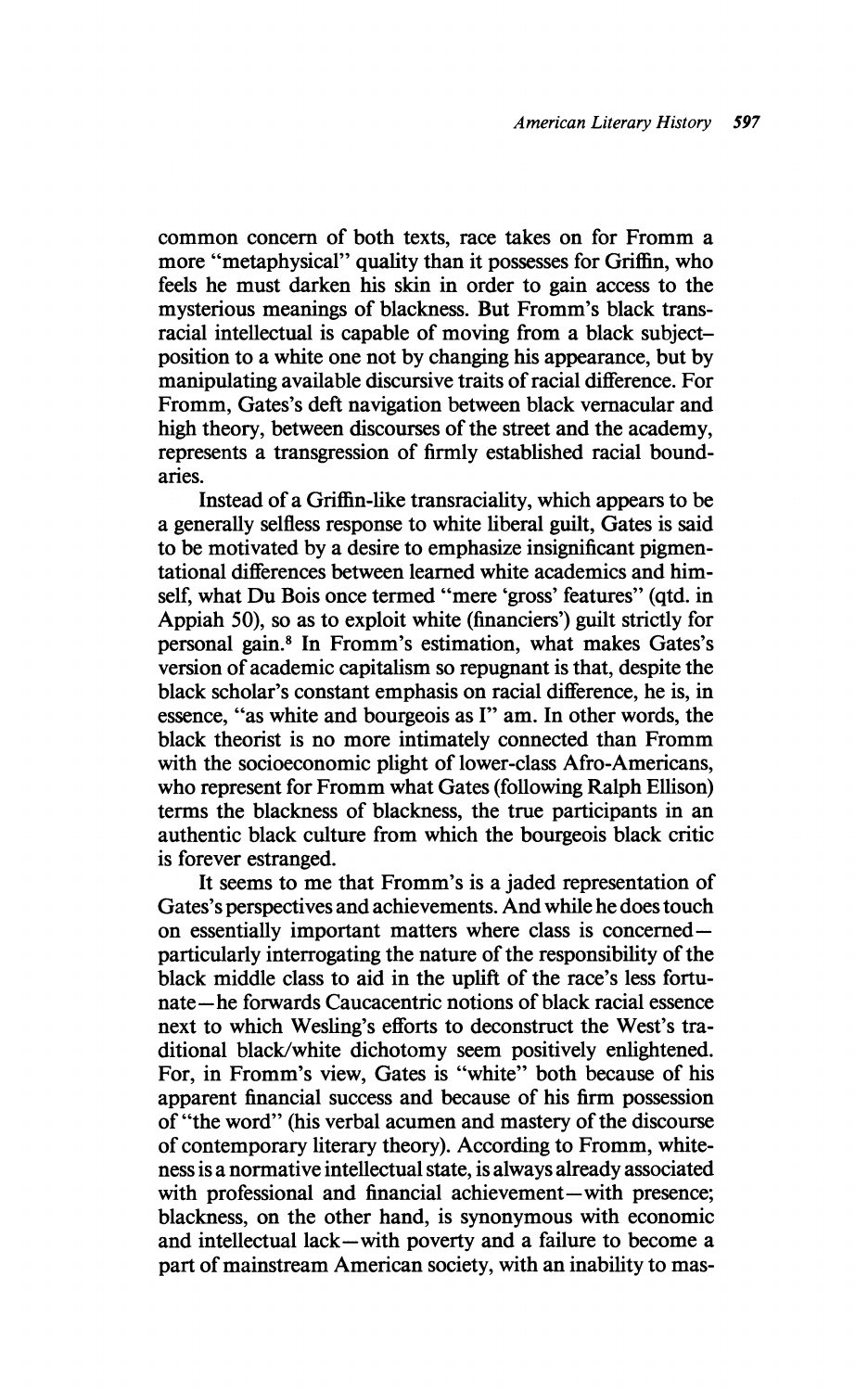**ter Standard English and an unsuitability as a proper subject of academic investigation.** 

**Gates and Baker are no longer "black," and are, in Fromm's estimation (to invoke, with a difference, the title of Griffin's work), "white like me" because they have mastered the requisite skills that allow them to command respect and lucrative financial recompense in the American academic marketplace. Failing to see in the sign "blackness" anything but lack-viewing it, indeed, as representing only unmitigated suffering-Fromm associates blackness with violation on a par with "medical experiments on prisoners in concentration camps." As suffering without end, Fromm's "blackness" is the very antithesis of the sense of possibility signaled by "whiteness" in American culture. Considering Afro-American life in such a limited and limiting manner, Fromm has no choice but to deride the synthetic, playful, angry, appropriative, code-switching (terms which, along with the suffering upon which he focuses, suggest much of my understanding of "blackness") criticism of Gates and Baker. Indeed, in a view of these scholars' work which appears to be derived almost solely from a reading of their responses to Joyce Joyce, he considers their texts to be a "betrayal, an unclean and venal act in which the suffering and blood of black Americans-as well as a liberation that is still in progress-have been turned into a market commodity not completely removed from Cabbage Patch dolls and rock videos" (59).** 

**Neal's attractive prophecy notwithstanding, the establishment of a black critical class/mass in the literary academy clearly has not served to eliminate the creation of boldly misinformed or malicious white analyses of the Afro-American literary enterprise. What has changed, however, is the focus of self-righteous white rancor. While David Littlejohn's infamous Black on White, for example, published eight years before Neal's comments, emphasized what the white critic considered to be a debilitating self-hatred manifested in the products of the black literary imagination, Fromm attacks the most renowned voices to have emerged from the black critical class, emphasizing, as does Littlejohn in his assessment of Afro-American creative writers, their psychologically maladjusted and divided natures. And though Afro-American creative writing itself remains securely on the periphery of Fromm's analysis-black literary texts are records of "the suffering and blood of black Americans" whose aesthetic qualities should not be evaluated while the black struggle for "liberation ... is still in progress" (59) poststructuralist black theory and its creators have, for Fromm,**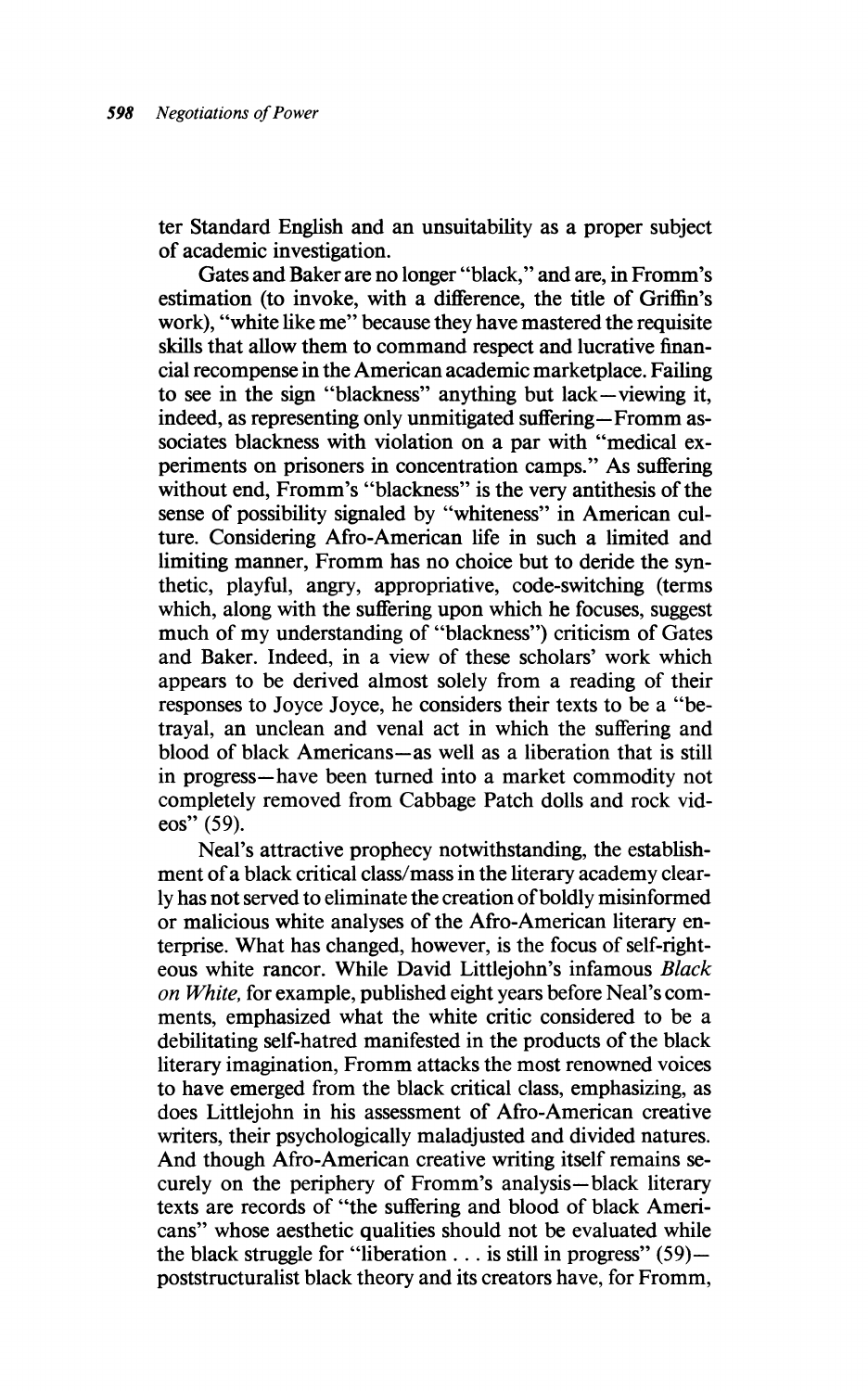**taken the place of the flawed literary practice of Littlejohn's perspectives. Such scholarship is, in the white critic's analysis, the site and sign of black "minstrelsy," of a self-division/delusion that Fromm terms "a selective blackness" (63).** 

**The motivation for Fromm's interest in the Joyce-Baker-Gates exchange is clearly elaborated toward the end of his essay: "[t]his ongoing debate derives most of its interest not from the rightness or wrongness of its principals' positions so much as from its exhibition of an evolving, conflicted consciousness" (62). Fromm's attraction to the debate appears solely to be a function of his sense of its confirmation of black self-division, of a psychic split or Du Boisian double consciousness which, despite the social, economic, political, and academic advances Afro-Americans have made over the last two decades, is no more successfully resolved, according to Fromm, than when Black on White offered similar critiques of black creative writers in 1966.** 

**According to Fromm, the unity of the Afro-American critical psyche is possible only when the black critic comes to accept the belief that class is a significantly more important factor than race in the determination of one's allegiances, of one's "people." In Fromm's estimation, where Gates and Baker are concerned, race makes no essential difference whatsoever, and offers them no crucial connections to the black lower-class masses or to their culture. Class, for Fromm, is everything, and his venomous personal attack results, in the final analysis, from his antagonists' refusal or inability to recognize this fact.** 

**This painfully limited construction of race reflects a naive conflation of class and racial states of being that a more sympathetic view of poststructuralism might have encouraged**  Fromm to avoid. Certainly blackness-whatever we take that **sign to mean-must be said to include Afro-Americans on all levels of the socioeconomic spectrum, even wildly successful professors of black literature. You do not have to be perceived as intellectually and economically impoverished to occupy a black subject-position at the end of the twentieth century, regardless of the views of a white critic who bemoans the passing of the good old days when texts were "works," and when blackness was considered synonymous with lack in the field of literary studies, among other places.** 

## **5**

**If a common element connects the essays of Wesling, Sollors, and Fromm, it is a quintessential will to power, an inability**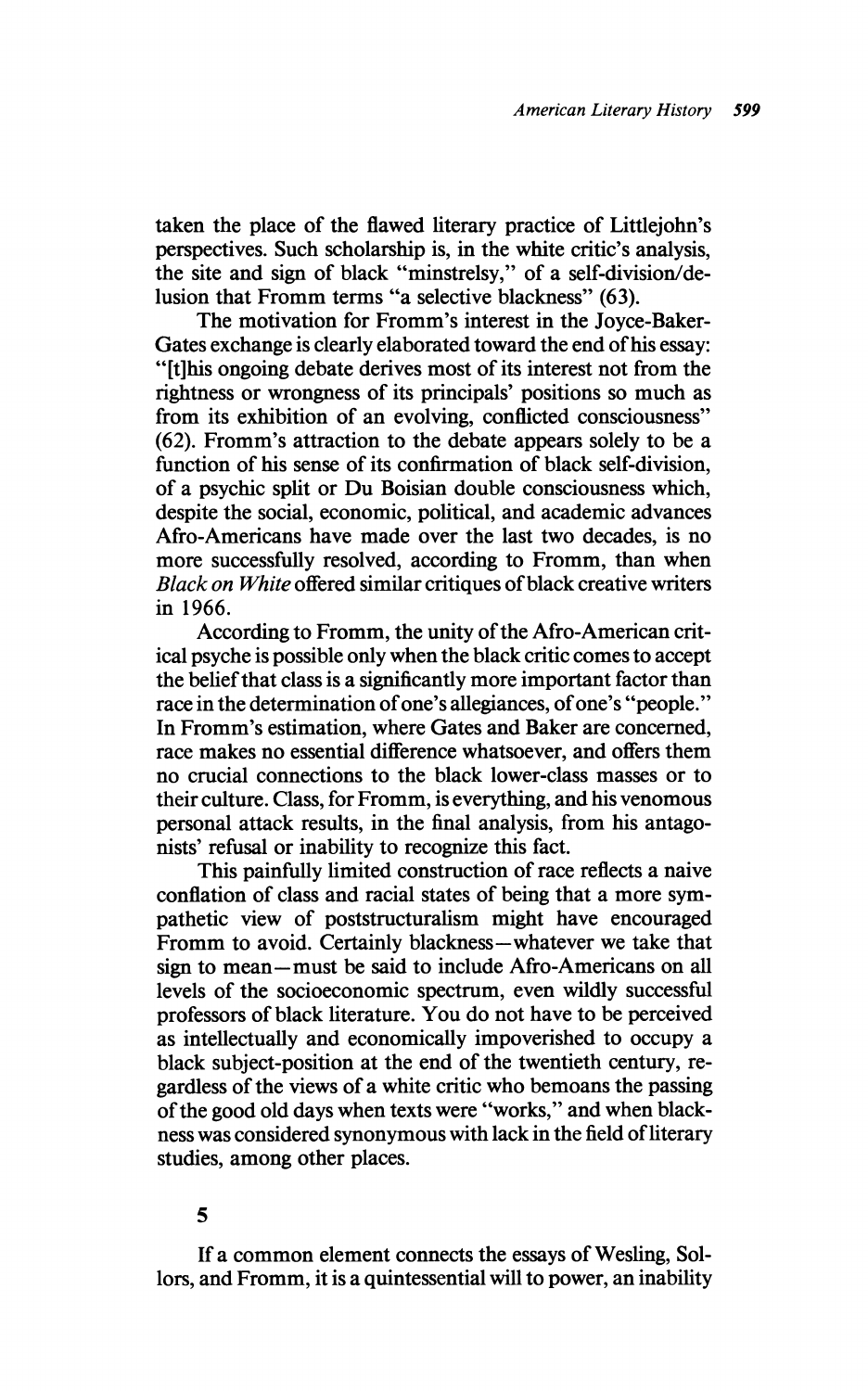**to interact as self-conscious whites with discourses of blackness except as what Baker has termed "superordinate authorities" (Blues 84). In these examples, self-referentiality fails to make these scholars significantly more self-conscious in their involvement in a dialectics of race. Consequently, in these cases, selfreferentiality serves to disguise these combatants' desires to dominate regions and discourses of blackness, to censor what they view as insufficiently informed and seriously flawed black critical and cultural practices, and to direct black natives to more enlightened modes and forms of "real life" and scholarly**  behavior. In my view, these examples demonstrate—for Afro-**American studies specifically, but for minority discourse more generally-that self-referentiality is not necessarily a sign of intense self-investigation minimizing or eliminating the dangers of hegemonic self-interest. In fact, this critical practice can expressly be used, as in the preceding examples, to mask more sinister, more tyrannizing intentions.** 

**What these essays demonstrate is the necessity for black critics to be attentive to the ways that what Foucault calls the "operation of mechanisms of power" can come into play in white American interactions with black (con)texts. In fact, they evince the necessity for black scholars to heed Foucault's warnings about the constant threat of dispute implicit in any power relation. Foucault argues:** 

**In effect, between a relationship of power and a strategy of struggle there is a reciprocal appeal, a perpetual linking and a perpetual reversal. At every moment the relationship of power may become a confrontation between two adversaries. Equally, the relationship between adversaries in society may, at every moment, give place to the putting into operation of mechanisms of power. The consequence of this instability is the ability to decipher the same events and the same transformations either from inside the history of struggle or from the standpoint of the power relationships. The interpretations which result will not consist of the same elements of meaning or the same links or the same types of intelligibility, although they refer to the same historical fabric and each of the two analyses must have reference to the other. In fact it is precisely the disparities between the two readings which make visible those fundamental phenomena of "domination" which are present in a large number of human societies. (226)**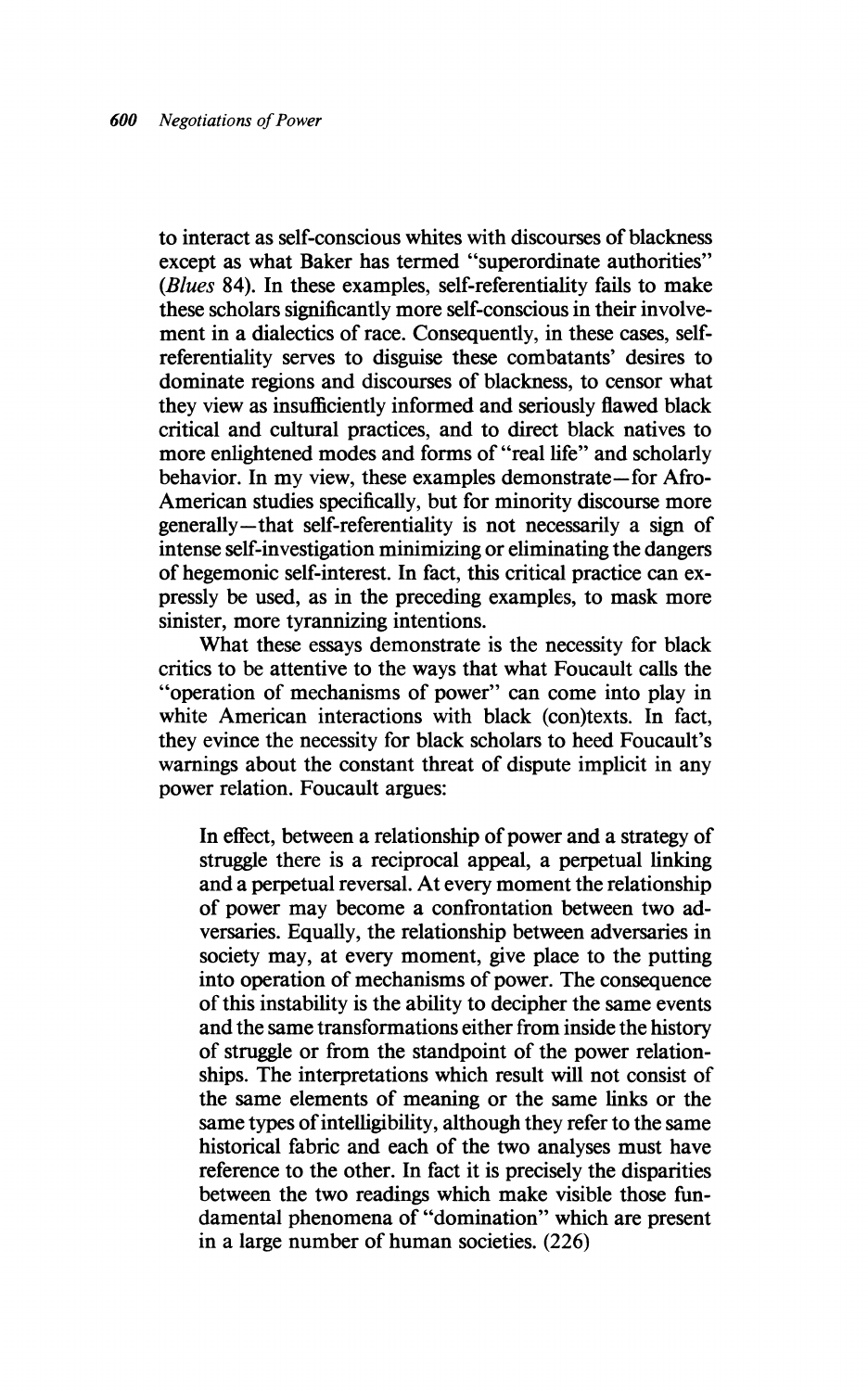**The analyses of Wesling, Sollors, and Fromm are, finally, attempts at interpretive "domination," the "putting into operation of mechanisms of power" which seek to minimize the persuasiveness of Afro-Americanist readings of texts. Ultimately, these essays, when considered in the context of Foucault's theorizing of the nature of power relations, indicate the pervasive nature of enactments of white power. In a world in which states/traits of difference "continue to matter" (183), as Barbara Johnson argues in a provocative, "welcome" investigation which foregrounds the consequences of her racial difference on her reading of Zora Neale Hurston, in a world where blackness continues to signify lack and powerlessness, Afro-American literary scholars need to be especially attentive to the nature and specifics of white disagreements with blacks in their evaluations of the significance of black difference.9 For if, as Foucault argues, adversaries within a society tend to read the "same historical fabric" differently, until the existing, racially determined power relation is no longer extant, interpretive differences between white and black critics may result, as in the preceding examples, from a desire on the part of the former to circumscribe or otherwise control the range of black discourse in order to make it act in accordance with existing Caucacentric formulations of race and difference.** 

**This article focuses on problematic examples of white critical interaction with black texts not because this type of response is more prevalent than the numerous "welcome" Afro-Americanist acts of white scholars, but because I believe such a focus may encourage Afro-American literary scholarship to begin to think seriously again about this issue.'0 The appearance of selfreferential white analyses benefits the Afrocentric project in part because it provides an occasion for nonessentializing discussions of relationships between whiteness and reading. While I have concentrated here only on troubling examples, certainly there are numerous other possible avenues through which to explore this issue that might produce less apparently adversarial texts. But until a time when racial difference can be said no longer to represent a motivating factor in a relationship of power, Afro-Americanist critics must be willing to acknowledge and explore race's continuing meanings on American shores. Because racial difference still matters, we must not expect the increasing visibility of blackness in American literary studies to erase the possibilities that even the most apparently self-conscious and self-referential white investigation will conclude with the ad-**

**The analyses of Wesling, Sollors, and Fromm are, finally, attempts at interpretive "domination," the "putting into operation of mechanisms of power" which seek to minimize the persuasiveness ofAfro-Americanist readings of texts.**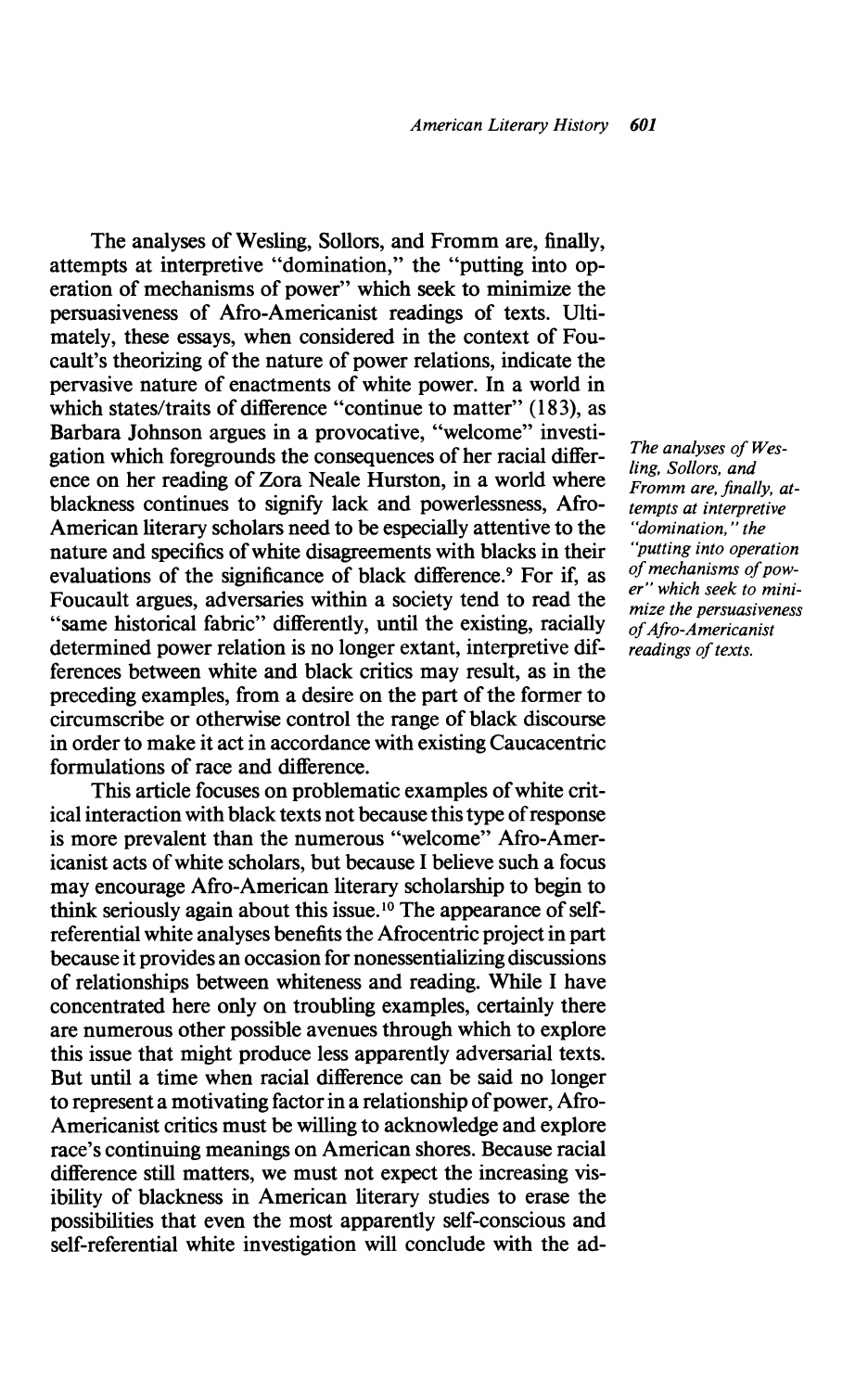**vocacy of older, Caucacentric orders. For the foreseeable future at least, Afro-American literary scholars would do well to maintain a degree of skepticism about and, at the very least, pay a degree of attention to such critical acts.** 

### **Notes**

**1. For collections that investigate male feminism, see Showalter; Jardine and Smith; and Gender and Theory and Feminism and Institutions, edited by Kauffman. The only contemporary Afro-American critic to my knowledge who engages the topic of interpretation and racial "others"-perhaps because of his Black Aesthetic origins-is Houston Baker. His positions over the last decade have altered from a belief that "the semantic force of black creativity might escape the white critic altogether" (Journey Back 154) to a view, encouraged by the nonracist critical practice of such scholars as Lawrence Levine and Robert Hemenway, that "through their own investigations of the 'forms of things unknown' in recent years, some white critics have been able to enter a black critical circle" (Blues 84). In his most recent statement, Baker concludes that the white critic "who honestly engages his or her own autobiographical implication in a brutal past is as likely to provide such [compelling and informed] nuances as an Afro-American theorist" ("There is No" 144).** 

**2. Wesling compellingly discusses the slave-narrative tradition's situation within and against the canon of white thought. He explores, for instance, the very different figurations of slavery by white authors such as Stowe, Melville, and Twain, and the fact that, unlike the mainstream American autobiographical impulse which privileges "a bringing to consciousness of the nature of one's own existence, transforming the mere fact of existence into a realized quality and a possible meaning," the slave narratives' autobiographical "I" is "insistently bound up with the fate of the race and nation" (466).** 

**3. Space permits only a brief discussion of Wesling's view of the problematic nature of the use of Standard English in slave narratives. This concern is to some extent made less significant if the reader grants that, if deconstruction correctly suggests that "no original moment exists that would ground truth," then Wesling's view that what has been termed Black English is the "authentic" language of blackness, the one in which a "true" representation of blackness ought to be rendered, is itself fundamentally flawed.** 

**4. Sollors's view of the means by which we can achieve an American literary consensus distinguishes him from Bercovitch, who argues that rather than striving-as Sollors advocates-for the type of consolidation of "a powerful literary-historical consensus" that characterized "the achievement of [F. O.] Matthiessen and [Robert] Spiller," "[i]t will be our task to make the best of what (for lack of a better term) may be called a period of 'dis**sensus' " (633). We can make the best of "dissensus," according to Bercov**itch, not by seeking to minimize or erase differences between ideologically diverse contemporary Americanist scholars, but by working in such a man-**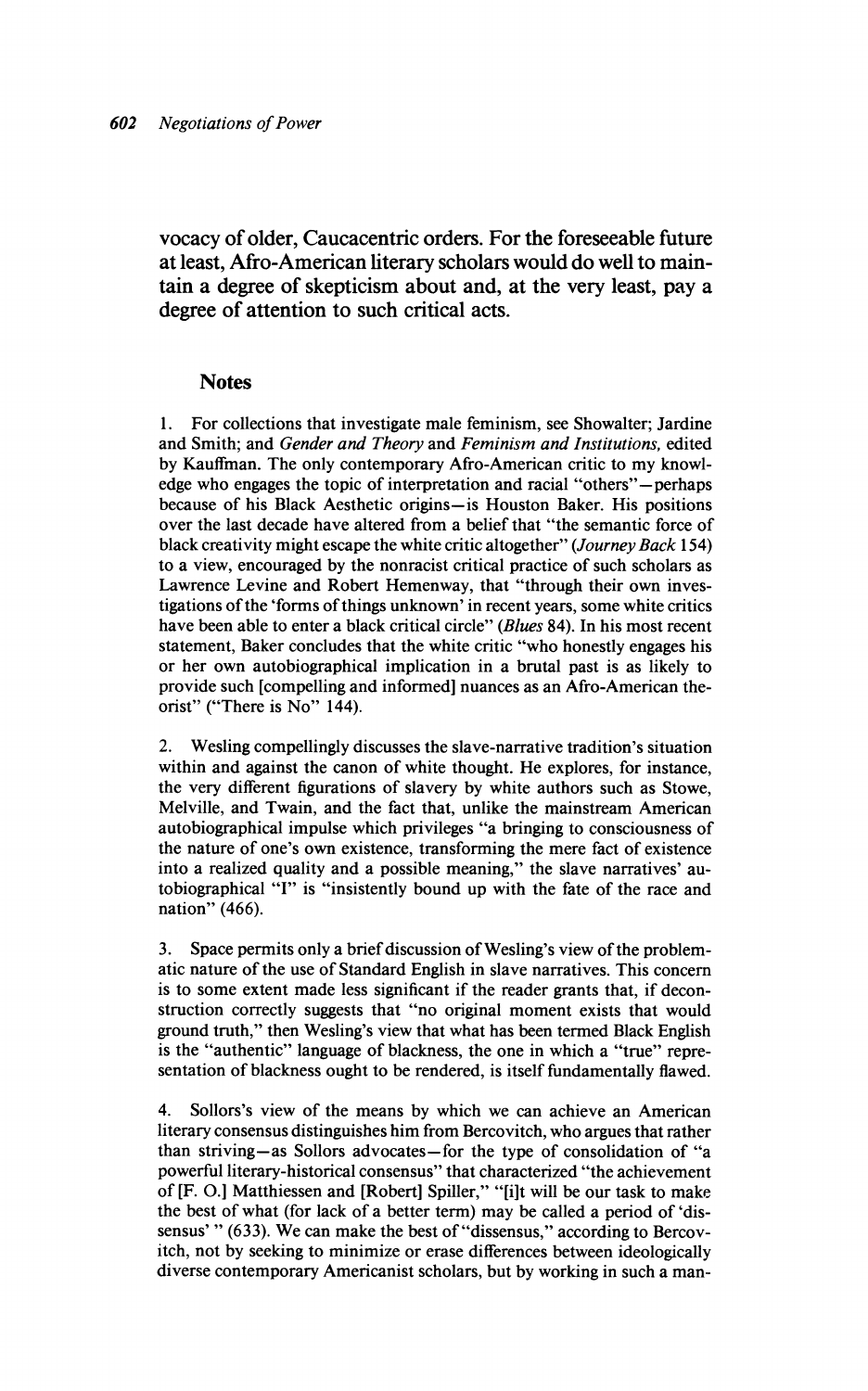**ner as "to turn the current barbarism of critical debate into a dialogue about common questions. In our ability to keep the dialogue open, while specifying and exploring the questions we share, lies the prospect of our achieving an integrated narrative of American literary history" (653). And though both**  Sollors and Bercovitch share a common goal-"an integrated narrative of **American literary history"-Bercovitch seems cognizant of the fact that such a goal, which he believes may not come to pass until "the next generation," necessitates a generosity of spirit regarding the ideological differences of others, while Sollors, as we will see, strives for an American consensus by attempting to negate the validity of rival American visions.** 

**5. The impact ofSollors's "movement" is manifested, although admittedly**  in a much less rancorous tone, in the first issue of *American Literary History*. **Kenneth Warren argues that the three Afro-American literary studies upon which he focuses in his essay-review, Gates's Figures in Black, Bernard Bell's The Afro-American Novel and its Tradition, and Melvin Dixon's Ride Out the Wilderness: Geography and Identity in Afro-American Literature, fail both to deconstruct such concepts as "originality" and "exceptionalism" and to show their fundamental Americanness. In trying to emphasize "black difference," such studies, for Warren, ignore black self-difference, while refusing to examine likenesses between Afro-American and Euro-American literary and cultural constructions of self, tribe, and history. For Warren, then, as for Sollors, black critical discourse is marred by its misguided examinations of cultural distinctiveness which force critics to ignore essentially more important, nation-building nondifferences. For Warren and Sollors, Afro-Americanist critics are involved in "removing [such] concepts [as originality] from their 'American' locus and relocating them on the 'African' side of the hyphen in African-American" (Warren 179).** 

**6. See Awkward 9-12, 20. For other examinations of this discussion, see Mason; Fuss 77-79, 85-86; and Appiah 39-41.** 

**7. Fromm expresses similar reservations in "The Hegemonic Form of Othering," where his ire is directed at Gates and Mary Louise Pratt, a white female literary scholar. See Fromm's essay and Pratt's reply in Gates's "Race," Writing, and Difference.** 

**8. Griffin says of the motivations for his transracial experience:** 

**How else except by becoming a Negro could a white man hope to learn the truth? Though we lived side by side throughout the South, communication between the two races had simply ceased to exist. Neither really knew what went on with those of the other race. The Southern Negro will not tell the white man the truth. He long ago learned that if he speaks a truth unpleasing to the white, the white will make life miserable for him.** 

**The only way I could see to bridge the gap between us was to become a Negro. I decided I would do this. (7-8)** 

**9. Johnson's essay offers a useful, provocative alternative to the race-war dialectics that motivate the preceding white critical acts. While not innocent of what we might view as an interpretive politics-the essay emphasizes elements of Hurston's nonfiction that allow Johnson to view the Afro-**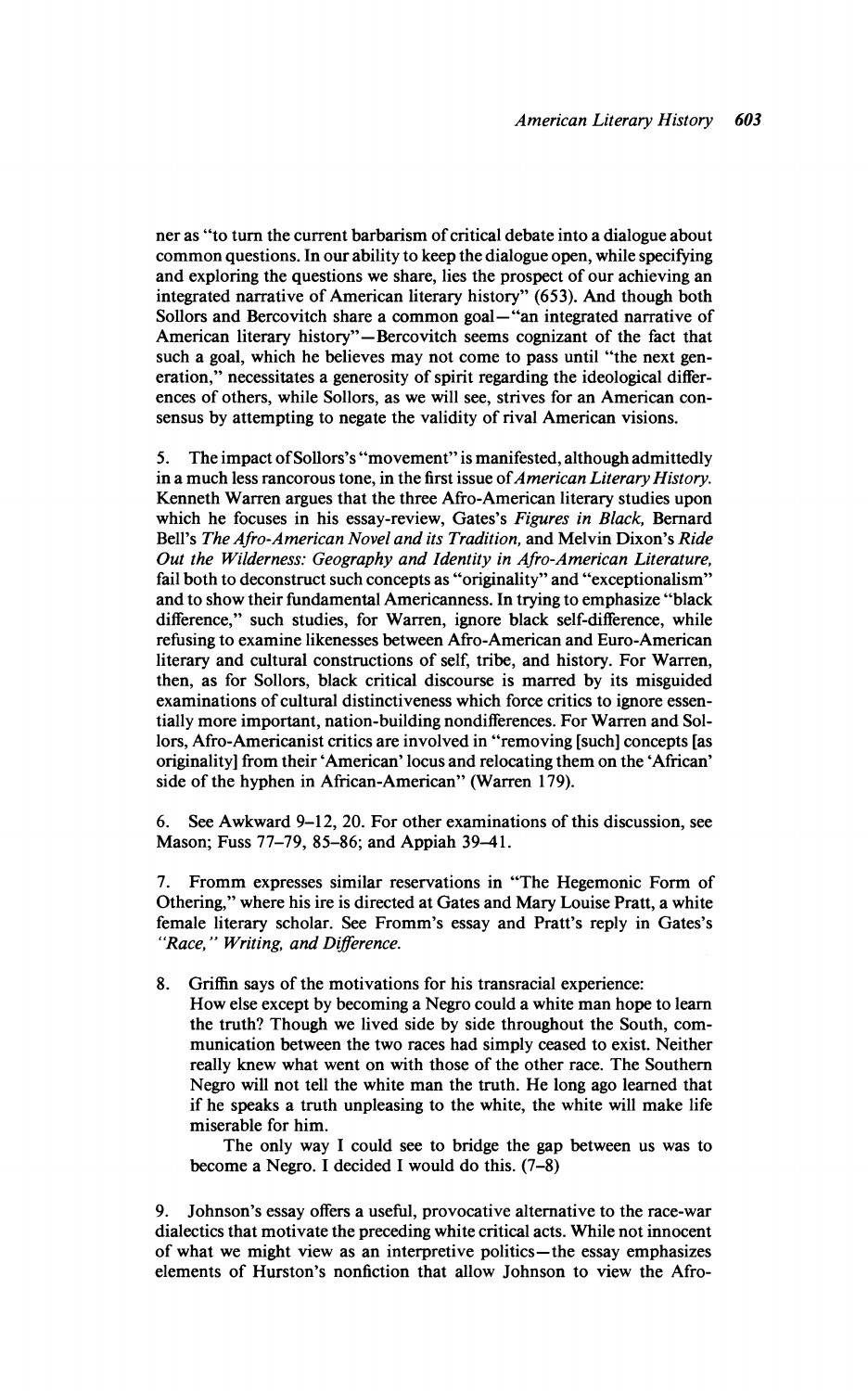American writer as a (black) deconstructionist thinker par excellence—John**son's analysis nevertheless does not seek to negate the explanatory power of Afrocentric thought in order to forward her deconstructionist agenda. Johnson begins her essay with a series of interrogatives that inquire into the motivations for her interest in Hurston's nonfiction:** 

**It was not clear to me what I, a white deconstructor, was doing talking about Zora Neale Hurston, a black novelist and anthropologist, or to whom I was talking. Was I trying to convince white establishment scholars who long for a return to Renaissance ideals that the study of the Harlem Renaissance is not a trivialization of their humanistic pursuits? Was I trying to contribute to the attempt to adapt the textual strategies of literary theory to the analysis of Afro-American literature? Was I trying to rethink my own previous work and to re-referentialize the notion of difference so as to move the conceptual operations of deconstruction out of the realm of abstract linguistic universality? Was I talking to white critics, black critics, or myself? (172)** 

**Johnson's deconstruction of differences between Hurston and herself, between black outsider and white insider, enables a significantly more thoughtful and illuminating investigation of the signs "white" and "black" than those of her self-referential male counterparts. While not ignoring the difference that racial difference makes-she acknowledges that binary terms**  such as "*black* and *white, inside* and *outside*, continue to matter" (183) **she nevertheless demonstrates the benefits of an engaged interaction with her black subject. Indeed, Johnson argues that Hurston's figurations of race and multiple implied audiences inform and deepen her own sense of the explanatory power of the deconstructive enterprise itself: "It was as though I were asking Zora Neale Hurston for answers to questions I did not even know I was unable to formulate. I had a lot to learn, then, from Hurston's way of dealing with multiple agendas and heterogenous implied readers.... Hurston could be read not just as an example of the 'noncanonical' writer, but as a commentator on the dynamics of any encounter between an inside and an outside, any attempt to make a statement about difference" (172- 73). Johnson's essay is proof that an analysis of racial difference can indeed produce a deeply engaged, dialogic critical discourse.** 

**10. Such self-referential acts include Catharine Stimpson's discussion of her difficulties as a white teaching Afro-American literature and her skep**ticism about white interpretive competence vis-à-vis black texts as a con**sequence of a history of pejorative and dismissive white critical acts; Hemenway's insistence that the "'definitive' book" on Hurston "remains to be written, and by a black woman" (xx); Case's assertion that the limitations in her "description of the position and project of women of colour" are a function of a general lack of access white scholars have to necessary materials and contacts within non-mainstream feminist theatre (95); and Callahan's connecting his adult interest in Afro-American literature to his transfor**mative adolescent interactions with blacks, which taught him that his "fate"**and that of other Irish-Americans-was inextricably "linked to African-Americans" (8).**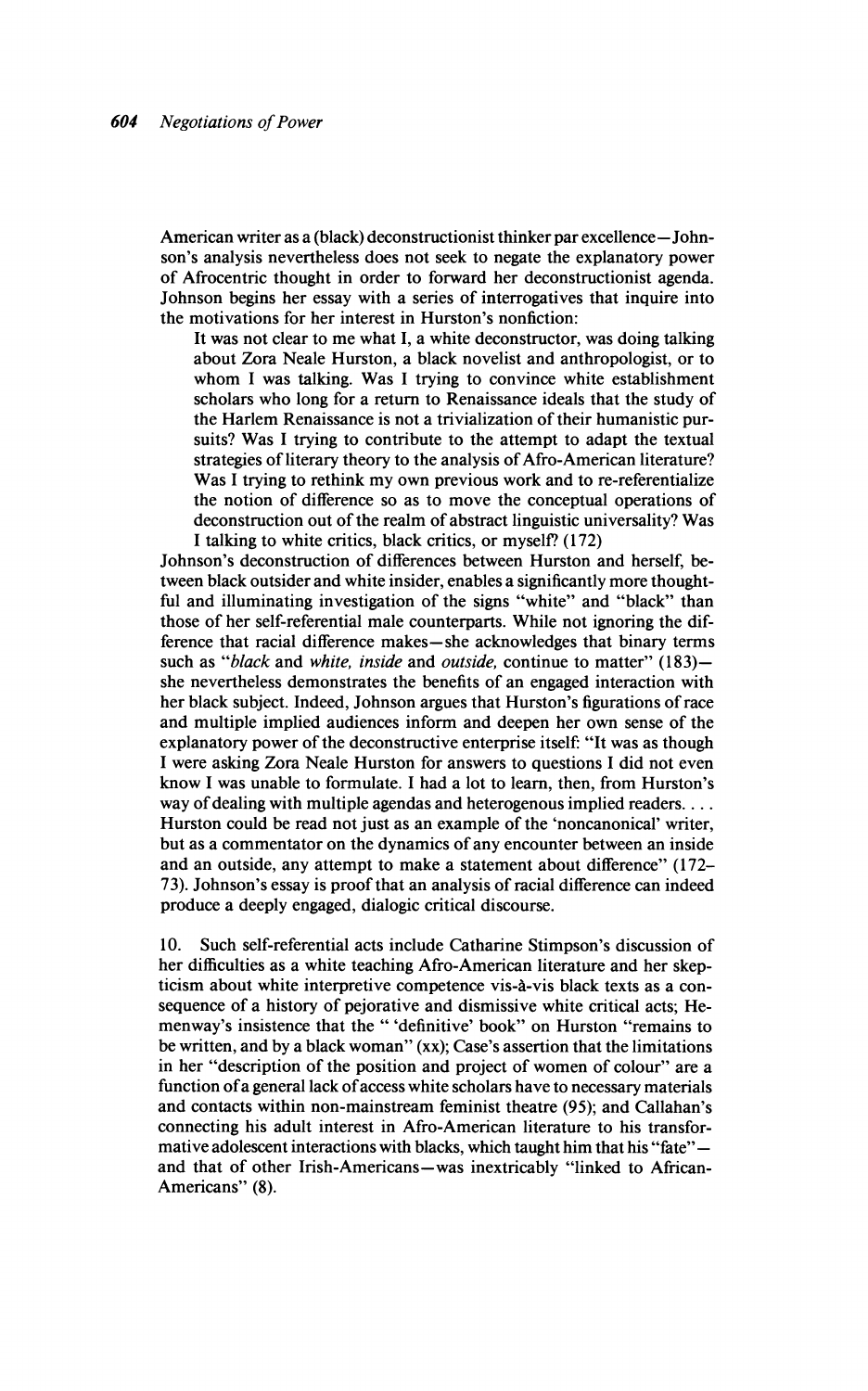#### **Works Cited**

**Abbott, H. Porter. "Autobiography, Autography, Fiction: Groundwork for a Taxonomy of Textual Categories." New Literary History 19 (1988): 597-615.** 

**Appiah, Anthony. "The Conservation of'Race.' " BlackAmerican Literature Forum 23 (1989): 37-60.** 

**Awkward, Michael. "Race, Gender, and the Politics of Reading." Black American Literature Forum 22 (1988): 5-27.** 

**Baker, Houston A., Jr. Blues, Ideology, and Afro-American Literature. Chicago: U of Chicago P, 1984.** 

**. "Figurations for a New American Literary History." Bercovitch and Jehlen 145-71.** 

**. "In Dubious Battle." New Literary History 18 (1986): 363-69.** 

**.The Journey Back. Chicago: U of Chicago P, 1980.** 

**. "There is No More Beautiful Way: Theory and the Poetics of Afro-American Women's Writing." Afro-American Literary Study in the 1990s. Ed. Houston A. Baker, Jr., and Patricia Redmond. Chicago: U of ChicagoP, 1989. 135-54.** 

**Bercovitch, Sacvan. "The Problem of Ideology in American Literary History." Critical Inquiry 12 (1986): 631-53.** 

-, and Myra Jehlen, eds. Ide**ology and Classic American Literature. New York: Cambridge UP, 1986.** 

**Callahan, John. "Who You For?: Voice and the African-American**  **Fiction of Democratic Identity." In the African-American Grain. Urbana: U of Illinois P, 1988. 1-24.** 

**Case, Sue-Ellen. "Women of Colour and Theatre." Feminism and Theatre. New York: Methuen, 1988.95- 111.** 

**Douglass, Frederick. My Bondage and My Freedom. 1855. Ed. William L. Andrews. Urbana: U of Illinois P, 1988.** 

**. Narrative of the Life of Frederick Douglass. 1845. New York: Signet, 1968.** 

**Foucault, Michel. Afterword. "The Subject and Power." Michel Foucault: Beyond Structuralism and Hermeneutics. By Hubert Dreyfus and Paul Rabinow. Chicago: U of Chicago P. 208-26.** 

**Fromm, Harold. "The Hegemonic Form of Othering; or, The Academic's Burden." Gates, "Race" 396-99.** 

**. "Real Life, Literary Criticism, and the Perils of Bourgeoisification." New Literary History 20 (1988): 49-64.** 

**Fuller, Hoyt. "Introduction: Towards a Black Aesthetic." The Black Aesthetic. Ed. Addison Gayle, Jr. Garden City, NY: Doubleday, 1971. 3-12.** 

**Fuss, Diana. "'Race' Under Erasure? Poststructuralist Afro-American Literary Theory." Essentially Speaking: Feminism, Nature and Difference. New York: Routledge, 1989. 73-96.** 

**Gates, Henry Louis, Jr., ed. "Race," Writing, and Difference. Chicago: U of Chicago P, 1986.**